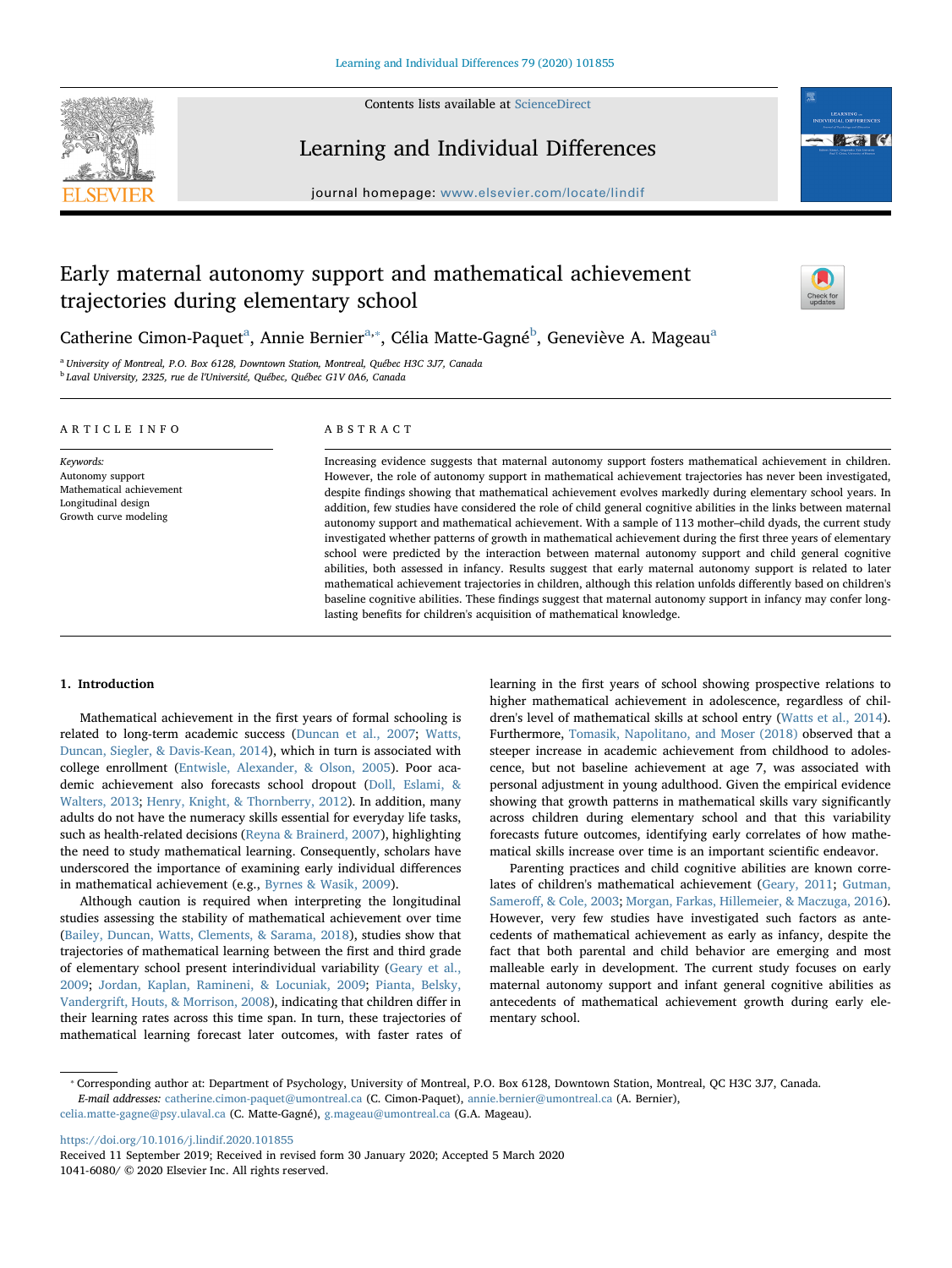## 1.1. Maternal autonomy support and mathematical achievement

Mother–child relationships constitute key factors to consider when examining the environmental factors related to mathematical development, as these relationships play a significant role in children's academic development ([Gutman et al., 2003](#page-9-8); [Morgan et al., 2016\)](#page-10-4) and can be effectively improved ([Steele & Steele, 2018](#page-10-5)). Moreover, the predictive capacity of the quality of early mother–child relationships in relation to later child academic achievement is enduring, persisting from school entry to adulthood ([Morrison, Rimm-Kau](#page-10-6)ffman, & Pianta, [2003;](#page-10-6) [Raby, Roisman, Fraley, & Simpson, 2015](#page-10-7)). Among the different facets of mother–child relationships, several studies have found that maternal support of child autonomy is associated with academic achievement ([Mattanah, Pratt, Cowan, & Cowan, 2005](#page-10-8); see [Vasquez,](#page-10-9) [Patall, Fong, Corrigan, & Pine, 2016](#page-10-9), for a meta-analysis).

The notion of autonomy support is embedded in Self-Determination Theory (SDT), which proposes the existence of three universal psychological needs: autonomy, competence, and relatedness ([Deci &](#page-9-9) [Ryan, 2000;](#page-9-9) [Ryan & Deci, 2000](#page-10-10)). Satisfaction of these three basic needs has been related to well-being in several cultures and across the life span ([Chen et al., 2015](#page-9-10); [Ferrand, Martinent, & Durmaz, 2014](#page-9-11); [Véronneau, Koestner, & Abela, 2005](#page-10-11)). Maternal autonomy support refers to the ways in which mothers actively support children's volition and sense of ownership of their behaviors [\(Mageau et al., 2015;](#page-10-12) [Ryan,](#page-10-13) [Deci, Grolnick, & La Guardia, 2006\)](#page-10-13), notably by showing consideration for children's distinct internal frame of reference and encouraging their active participation in decision-making and problem-solving [\(Grolnick](#page-9-12) [& Ryan, 1989;](#page-9-12) [Koestner, Ryan, Bernieri & Holt, 1984](#page-9-13)). Although there has been some controversy concerning the role that autonomy support may play in child-rearing across cultures when it refers to the promotion of independence (e.g., [Chirkov, Ryan, Kim, & Kaplan, 2003;](#page-9-14) [Liu](#page-10-14) [et al., 2005;](#page-10-14) [Soenens et al., 2007\)](#page-10-15), increasing evidence suggests that autonomy support, defined in line with SDT as the promotion of volition, is beneficial across cultures [\(Chirkov, 2009;](#page-9-15) [Knee & Uysal, 2011](#page-9-16)).

Maternal autonomy support (defined as the promotion of volition) could promote better school performance in children by fostering the development of an array of competencies. For example, maternal autonomy support in infancy relates to executive functioning in preschoolers ([Bernier, Carlson, & Whipple, 2010;](#page-8-1) [Distefano, Galinsky,](#page-9-17) McClelland, [Zelazo, & Carlson, 2018](#page-9-17)), which itself is associated with subsequent academic success ([Bindman, Pomerantz, & Roisman, 2015](#page-9-18)), presumably by helping children resolve complex multistep problems ([Bull & Lee, 2014](#page-9-19)). Also, a recent meta-analysis showed that parental autonomy support is related to autonomous motivation and engagement, which have been related to academic success as well (see [Vasquez](#page-10-9) [et al., 2016](#page-10-9)). Furthermore, parental autonomy support in the early years could promote self-regulated learning, which is increasingly important as children become more independent from their parents and have new opportunities to learn outside the home (e.g., at school; see [Pino-Pasternak & Whitebread, 2010](#page-10-16), for a review).

A great deal of research has focused on autonomy support and academic achievement, including mathematical achievement, both cross-sectionally and longitudinally. Meta-analytic data revealed a modest, yet robust positive association between parental autonomy support and academic achievement during elementary school ([Vasquez](#page-10-9) [et al., 2016](#page-10-9)). Most longitudinal studies have used school-age assessments of maternal autonomy support ([Joussemet, Koestner, Lekes, &](#page-9-20) [Landry, 2005](#page-9-20); [Mattanah et al., 2005](#page-10-8); [NICHD, 2008](#page-10-17)), and only a handful of studies have considered autonomy support in early childhood. Yet, mathematical knowledge develops prior to school entry ([Skwarchuk,](#page-10-18) [Sowinski, & LeFevre, 2014\)](#page-10-18), and thus, maternal autonomy support during infancy may be important for mathematical development. In line with this, two studies from the same research group found that certain types of autonomy-supportive behaviors (i.e., the extent to which mothers allowed children to set goals, be independent, and avoided controlling child behavior) as observed during a mother–infant play

interaction was associated with pre-mathematical skills at preschool age and mathematics grades in ninth grade, nearly 15 years after the initial assessment [\(Sorariutta, Hannula-Sormunen, & Silvén, 2017](#page-10-19); [Sorariutta & Silvén, 2017](#page-10-20)). [Bindman et al. \(2015\)](#page-9-18) also found that autonomy support observed during mother–child interactions at 36 months (i.e., the extent to which mothers followed children's pace and interests, allowed children to take the lead when appropriate, and mothers' flexibility) was related to children's subsequent school performance through high school.

Taken together, these studies suggest that early maternal autonomy support may be associated with mathematical achievement several years later, during elementary school. Despite this, previous studies have not examined the relation between early autonomy support and the unfolding of mathematical achievement growth during this period. This may constitute an important oversight, given that as mentioned above, development rates of achievement may be more strongly related to later outcomes than single-time assessments [\(Tomasik et al., 2018](#page-10-3); [Watts et al., 2014](#page-10-0)). In addition, it is well-known that children are active agents in parent–child relationships and can influence specific parental behaviors related to their academic outcomes as well as how their parents' behaviors affect them ([Pomerantz & Grolnick, 2017\)](#page-10-21). Yet, very few studies have considered the reasonable possibility that the putative benefits of maternal autonomy support on mathematical achievement may vary across children. The current study aimed to fill these gaps.

#### 1.2. Child general cognitive abilities as a moderator

One way to assess child effects is by using child characteristics as moderators of parenting effects, and thus study child by environment interactions [\(Davidov, Knafo-Noam, Serbin, & Moss, 2015](#page-9-21)). While welldocumented with respect to several aspects of child development, interactive processes involving the home environment and child characteristics are rarely addressed in relation to mathematical development, although they most likely exist [\(Elliott & Bachman, 2018;](#page-9-22) see for instance [Ng, Kenney-Benson, & Pomerantz, 2004\)](#page-10-22).

More specifically, it has been proposed that children's basic capacity for learning could interact with environmental factors in affecting mathematical development ([Bull, Espy, & Wiebe, 2008](#page-9-23)). The opportunity-propensity framework [\(Byrnes & Miller, 2007\)](#page-9-24) posits that achievement in a specific domain, such as mathematics, is influenced by both the presence of environmental opportunities to acquire knowledge or skills and child propensity to seize these opportunities. Thus, according to this framework, achievement in mathematics not only depends on environmental support of children's knowledge and skills acquisition (e.g., in a classroom or at home), it is also determined by children's ability to learn from these opportunities.

In line with this, general cognitive abilities are robust predictors of mathematical achievement and growth over time ([Geary, 2011](#page-9-7); [Primi,](#page-10-23) [Ferrão, & Almeida, 2010;](#page-10-23) see [Peng, Wang, Wang, & Lin, 2019,](#page-10-24) for a meta-analysis). These general abilities are believed to allow children to resolve complex cognitive operations ([Geary, Hoard, Byrd-Craven,](#page-9-25) [Nugent, & Numtee, 2007\)](#page-9-25) and accordingly, may be especially important for mathematics, which require reasoning and applying rules and principles to abstract concepts (see [Peng et al., 2019](#page-10-24), for a meta-analysis). Consistent with these ideas, general cognitive abilities, assessed in infancy, have been found to be associated with elementary and high school mathematical achievement ([Bindman et al., 2015](#page-9-18); [Johnson,](#page-9-26) [Wolke, Hennessy, & Marlow, 2011\)](#page-9-26). These findings suggest that general cognitive abilities should be considered in models attempting to predict subsequent mathematical achievement.

Yet, in light of the large body of literature documenting that some children with high potential nonetheless experience underachievement, it is likely that the actualization of children's full cognitive potential at school may not be possible without support from their social environment ([Reis & McCoach, 2000\)](#page-10-25). One may therefore propose that children's baseline cognitive abilities lay the groundwork for later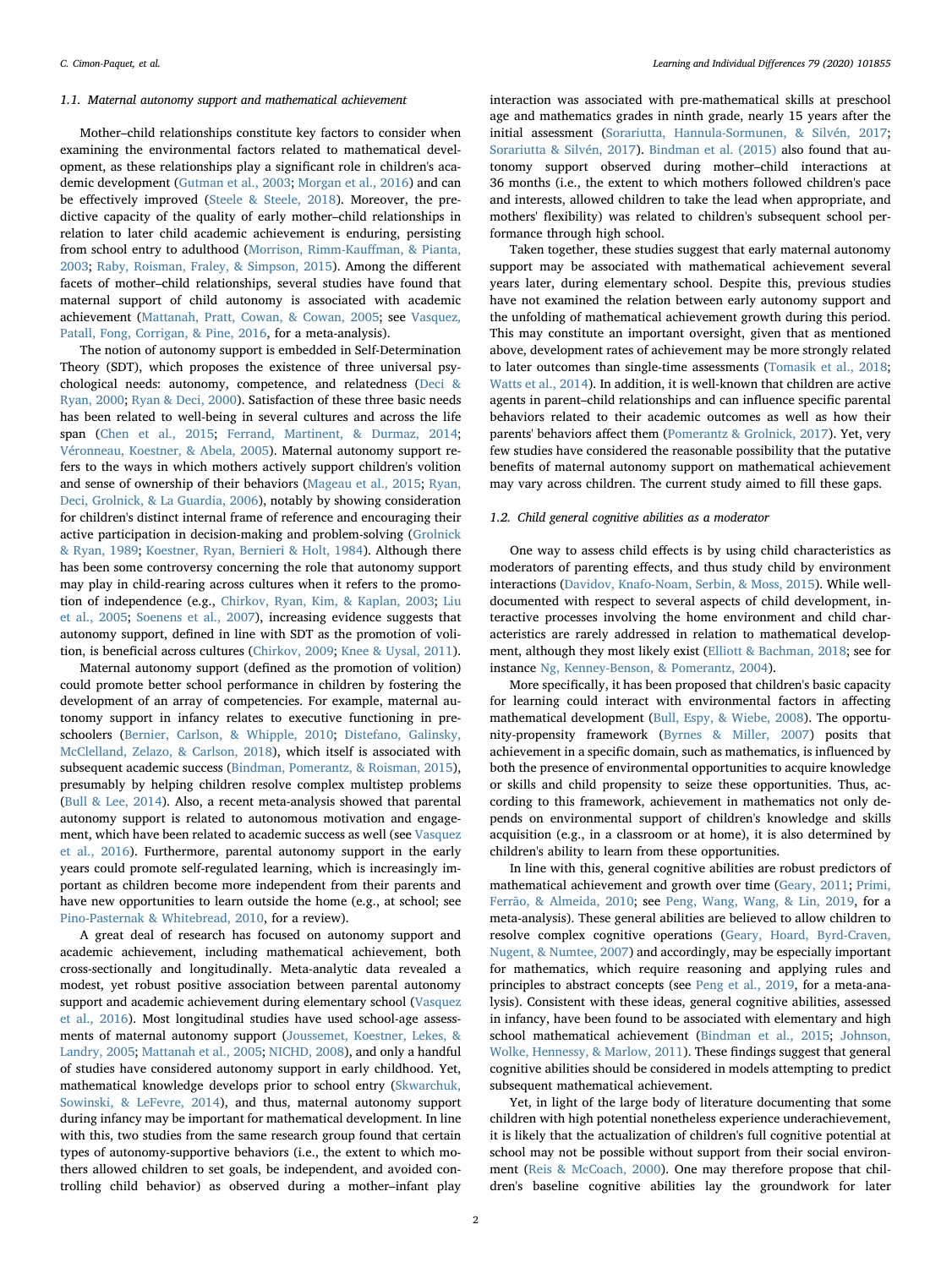mathematical achievement, but that it is also crucial to consider the role that parental autonomy support may play in children's mathematical development, notably in interaction with children's cognitive abilities.

# 1.3. The current study

The current study set out to examine the hypothesis that infant baseline cognitive abilities moderate the association between early maternal autonomy support and the development of child mathematical achievement at school age. Children who are exposed to more maternal autonomy support and who demonstrate greater cognitive abilities in infancy benefit from two cumulative promotive factors ([Samero](#page-10-26)ff, 2010) known to relate to mathematical performance. Hence, these children were expected to show higher initial mathematics performance and steeper improvements over the first three years of schooling.

Given that family socioeconomic status and prenatal risk are often found to relate to subsequent mathematical achievement and cognitive development (e.g., [Glass et al., 2017](#page-9-27); [Jordan et al., 2009](#page-9-6); [Kristjansson](#page-9-28) [et al., 2018;](#page-9-28) [Starnberg, Norman, Westrup, Domellöf, & Berglund, 2018](#page-10-27)), and that some evidence suggests that child sex may be related to mathematical achievement [\(Fryer & Levitt, 2010](#page-9-29); [Lindberg, Hyde,](#page-9-30) [Petersen, & Linn, 2010](#page-9-30)), these factors were considered as potential covariates.

Maternal sensitivity, also assessed during infancy, was included as a covariate as well. Maternal sensitivity represents mothers' capacity to interpret and respond to their infant's emotional needs promptly and appropriately [\(Ainsworth, Bell, & Stayton, 1974](#page-8-2)). Early maternal sensitivity has been associated with both school readiness and achievement ([Fraley, Roisman, & Haltigan, 2013;](#page-9-31) [Raby et al., 2015\)](#page-10-7) as well as with maternal autonomy support [\(Bernier, Matte-Gagné, Bélanger, &](#page-9-32) [Whipple, 2014\)](#page-9-32). Therefore, examining the hypothesis while controlling for maternal sensitivity constituted a very conservative test of the predicted associations, allowing us to ensure that any results would be specific to autonomy support, and not to a halo effect of a generally more competent mother during infancy.

# 2. Method

#### 2.1. Participants

The sample consisted of 113 mother–child dyads (62 girls, 51 boys). Participants were recruited when children were 7 months old from random birth lists of a large metropolitan area provided by the Ministry of Health and Social Services. Sociodemographic data were collected at recruitment and informed consent was obtained for all participants. The study protocol was approved by the university's institutional review board. Families were included only if the infant was born full term or late preterm ( $\geq$  36 gestational weeks) and without any known physical or mental disability. Family income (in Canadian dollars) was based on categorical scores distributed as follows (two families did not report): 1  $(n = 3; < $20,000);$  2  $(n = 9; $20,000-39,999);$  3  $(n = 13;$  $$40,000-59,999$ ; 4 (n = 27;  $$60,000-79,999$ ); 5 (n = 20; \$80,000–99,999); 6 ( $n = 39$ ;  $\geq$  \$100,000). The mean family income for the sample was 4.5 ( $SD = 1.4$ ). Mothers were between 20 and 45 years old ( $M = 32.01$ ;  $SD = 4.53$ ) and had on average 15.7 years of education ( $SD = 2.2$ ). Of the 113 mothers, 107 were White, one was African Canadian and five did not report; with respect to ethnicity, three were Latinas. Fathers were between 22 and 52 years old  $(M = 34.38; SD = 5.81)$  and had on average 15.2 years of education  $(SD = 2.3)$ . Of the 113 fathers, 105 were White, two were African Canadian and six did not report; with respect to ethnicity, four were Latinos.

This study is part of a larger longitudinal project. Participants included in the current study had valid scores on both infant general

cognitive abilities at 12 months ( $M = 12.57$ ,  $SD = 1.13$ ) and maternal autonomy support at 15 months ( $M = 15.52$  months,  $SD = 0.78$ ). They had also taken part in at least one of the three mathematical achievement assessments. Of the 113 children, 103 participated in the mathematical achievement assessment in first grade (G1;  $M = 7.11$  years,  $SD = 0.25$ , 109 in second grade (G2;  $M = 7.79$  years,  $SD = 0.28$ ) and 103 in third grade (G3;  $M = 8.71$  years,  $SD = 0.28$ ). Attrition analyses suggested that families with missing data ( $n = 22$ ) did not differ from those who participated in all time points on sociodemographic data (child sex, parents' age, parents' education, number of siblings, family income, all  $ps > .05$ ). Although families with missing data on mathematical achievement did not differ on infant cognitive abilities scores, they did differ on maternal autonomy support,  $t(111) = 3.62$ .  $p \sim .001$ ,  $\eta^2 = 0.11$ . Families who had missing data had significantly lower scores on maternal autonomy support compared to families who did not. Missing data are considered missing at random when other observed variables are associated with the probability of missingness ([Enders, 2010\)](#page-9-33). As a predictor of missingness was identified (i.e., maternal autonomy support) and included in the final model, data were considered missing at random and were handled using the robust fullinformation maximum likelihood estimator, as per current best practices, which allows the estimation of model parameters using all available data [\(Enders, 2010\)](#page-9-33).

# 2.2. Procedure and measures

#### 2.2.1. General cognitive abilities

When children were aged 12 months, their general cognitive abilities were measured during a home visit by a trained research assistant using the Mental Development Index of the Bayley Scales of Infant Development 2nd edition (MDI; [Bayley, 1993\)](#page-8-3). The MDI is a standardized measure that assesses cognition (i.e., sensory-perception, knowledge, memory, problem solving and early language; [Lowe, Erickson,](#page-10-28) [Schrader, & Duncan, 2012\)](#page-10-28) in children aged 1–42 months. The MDI is considered a gold-standard assessment tool to assess cognition and shows adequate predictive validity ([Dos Santos, de Kieviet, Van Elburg,](#page-9-34) [& Oosterlaan, 2013;](#page-9-34) [Fernald, Kariger, Engle, & Raikes, 2009](#page-9-35); [Fernandes](#page-9-36) [et al., 2014;](#page-9-36) [Frongillo, Tofail, Hamadani, Warren, & Mehrin, 2014](#page-9-37)). The MDI also shows concurrent validity with another widely-used developmental test, the Griffiths Mental Development Scale ([Cirelli, Graz, &](#page-9-38) [Tolsa, 2015](#page-9-38); [Huntley, 1996](#page-9-39)).

#### 2.2.2. Maternal autonomy support

When children were aged 15 months, mothers were asked to complete three tasks (two puzzles and a tower of blocks) with their child during a home visit. The tasks were chosen to be slightly too difficult for the children, such that they would require some support from their mothers. These sequences were videotaped and later coded by trained graduate students for autonomy-supportive behaviors. Maternal behaviors were rated on four Likert scales (1–5) following [Whipple, Bernier,](#page-10-29) [and Mageau's \(2011\)](#page-10-29) coding system. The subscales assessed the extent to which the mother (1) encourages her child in the pursuit of the task, offers suggestions, and uses a positive tone of voice (verbally supportive behaviors); (2) takes her child's perspective and demonstrates flexibility in her attempts to keep the child on task; (3) follows her child's pace, provides the child with the opportunity to make choices, and ensures that the child plays an active role in task completion; (4) intervenes and adapts the task according to the infant's needs and minimizes the use of controlling techniques. A total autonomy support score was computed for each task by averaging the four subscales ( $\alpha = 0.85{\text -}0.91$ ), as they were highly correlated (range  $r = 0.49-0.87$ ). This global score was correlated across the three tasks (range  $r = 0.46{\text -}0.85$ ); consequently, these three scores were averaged into a global autonomy support score  $(\alpha = 0.82)$ . A recent study using the same autonomy support coding system confirmed that the four subscales are representative of a single latent factor of autonomy support ([Hughes, Lindberg, & Devine, 2018](#page-9-40)).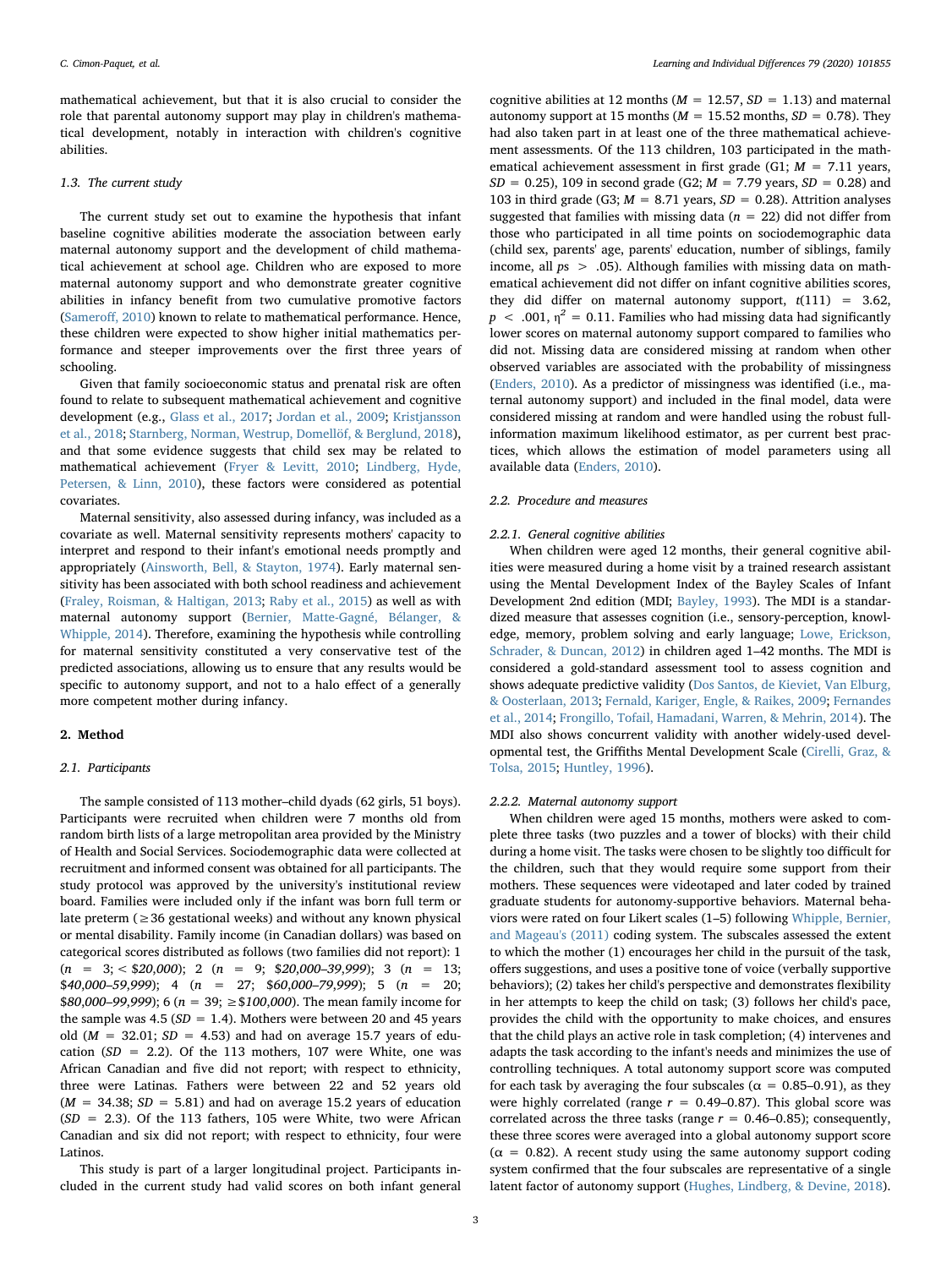Two research assistants independently rated a randomly selected 23% of the interactions. Interrater reliability was excellent ( $ICC = 0.96$ ). This autonomy support measure has previously been found to relate to its expected correlates, notably maternal sensitivity as well as child attachment security, self-regulation and executive functioning ([Bernier](#page-8-1) [et al., 2010](#page-8-1); [Meuwissen & Carlson, 2015, 2019](#page-10-30); [Whipple et al., 2011](#page-10-29)).

# 2.2.3. Mathematical achievement

When children were in first, second, and third grades of elementary school, mathematical achievement was assessed during home visits using the mathematics reasoning subscale (e.g., number identification, problem solving) of the Weschler Individual Achievement Test – Second edition – French Canadian version (WIAT-II CDN-F; [Weschler, 2005](#page-10-31)). Scores on this subscale vary from 0 to 67. The WIAT-II CDN-F has adequate temporal stability and reliability coefficients vary between 0.86 and 0.92 in children aged 6–11 years [\(Weschler, 2008\)](#page-10-32). The mathematics reasoning subscale presents excellent convergent validity with the global IQ score from the WISC-IV ( $r = 0.73$ ). Given our goal to estimate developmental trajectories in mathematical achievement, which age-standardized scores would flatten (thus removing the intraindividual growth over time that is of interest here), the raw scores were used.

# 2.2.4. Covariates

In addition to child sex, the following three covariates were measured.

2.2.4.1. Maternal sensitivity. When children were aged 12 months, maternal sensitivity was assessed using the Maternal Behavior Q-Sort (MBQS; [Pederson & Moran, 1995](#page-10-33)). As per standard procedures, a trained research assistant noted maternal behaviors throughout a home visit and rated the MBQS immediately upon returning to the laboratory, based on observations conducted throughout the visit. The 90 MBQS items, which all describe potential maternal behaviors, were sorted from "very unlike" to "very similar" to the observed mother's behaviors. The observer's sort was then correlated with a criterion sort representing the prototypically sensitive mother. This correlation constitutes the sensitivity score. In the current study, approximately 20% of home visits were randomly chosen to be conducted by two research assistants, who completed the MBQS independently. Agreement between the two raters' sorts was very good,  $ICC = 0.86$ .

2.2.4.2. Prenatal risk factors. Based on obstetric information reported by mothers upon recruitment, five prenatal risk factors were derived: preterm pregnancy (< 37 weeks), alcohol consumption, tobacco consumption, type of birth, and pregnancy complications (e.g., cardiac problems, diabetes, anemia or rubella). Each factor was coded 0 (no) or 1 (yes), except for type of birth 0 (vaginal) and 1 (caesarean) and pregnancy complications, which were coded as 0 (none), 1 (one complication), and 2 (more than one complication). The five prenatal risk factors were then summed to create a cumulative prenatal risk score (range = 0–6, with higher scores suggesting greater risk).

2.2.4.3. Family socio-economic status (SES). Family SES was obtained by averaging standardized scores (Z-scores) of maternal and paternal years of education and family income (rs between 0.44 and 0.58).

# 2.3. Analytic strategy

Multilevel growth curves analyses were conducted using Mplus ([Muthén & Muthén, 2012\)](#page-10-34). Maximum likelihood estimation with robust standard errors (MLR) was used, as it is robust to nonnormality and eliminates the need to discard individuals with missing data, thereby increasing statistical power [\(Hox & Van de Schoot, 2013\)](#page-9-41). A multilevel modeling framework (MLM) was preferred to structural equation modeling because it is particularly well suited to the conditions

encountered in this study as it can easily handle partially missing data, unequally spaced time points, and data collected across a range of ages within any one occasion [\(Burchinal, Nelson, & Poe, 2006](#page-9-42); [Hox & Van de](#page-9-41) [Schoot, 2013;](#page-9-41) [Singer & Willett, 2003\)](#page-10-35). With multilevel modeling, repeated and dependent observations are considered nested within individuals, which allows for the investigation of intraindividual change over time (level-1; within-subject) as well as inter-individual differences in baselines and growth rates (level-2; between-subjects; [Heck &](#page-9-43) [Thomas, 2015](#page-9-43)). Moreover, level-2 differences can be predicted by variables of interest. Another advantage of using multilevel modeling is that these analyses require as few as 30–50 level-2 units ([Burchinal](#page-9-42) [et al., 2006](#page-9-42); see [Maas & Hox, 2005](#page-10-36), for a simulation study). In this study, each child constitutes a level-2 unit such that adequate statistical power was achieved.

# 2.3.1. Modeling change in mathematical achievement over time

Intraindividual growth curves in mathematical achievement over time were first modeled (level-1) and differences between children were then examined (level-2). To ascertain the best-fitting models of growth in mathematical achievement, three unconditional models were specified. Model A (fixed linear model) included the fixed effect of child exact age in years, coded such that the intercept represented average mathematical achievement at the first assessment (i.e., first grade) and the slope represented the average yearly decrease or increase in mathematical achievement. Model B (random linear model) included the random effect of time (i.e., between-subjects variability in individual intercepts and slopes). Model C (fixed quadratic model) was specified to test for change in growth rates. In this model, a fixed quadratic term was added to identify any significant acceleration or deceleration in the slope across time (i.e., indicating a decreasing or increasing curvilinear trajectory). The quadratic term was retained if the pertinent  $p$  value for the estimate was  $< 0.05$ .

Goodness of fit was assessed using the log-likelihood (an indicator of deviance) and the Akaike information criterion, with lower values indicating better representation of the data by the model ([Grimm, Ram, &](#page-9-44) [Estabrook, 2017](#page-9-44)). The random effects were therefore retained if the model's log likelihood (LL) differed significantly with the addition of the random terms, based on an adjusted chi-square difference test (i.e., adapted to the MLR estimator), or if the model's Akaike information criterion was lowered with the addition of the random terms.

#### 2.3.2. Predicting change in mathematical achievement over time

After the best-fitting model for the trajectory of mathematical achievement growth over time was identified, a preliminary conditional model was tested including the effects of the potential covariates (i.e., child sex, family SES, prenatal risk, and maternal sensitivity) on mathematical achievement trajectory parameters (i.e., intercept and slope). Then, to increase parsimony, maximize statistical power, and prevent any spurious effects that may be caused by the high number of covariates included in the preliminary model ([Little, 2013](#page-10-37)), a final predictive model was estimated using only the main predictors and the covariates found to be significantly associated with the slope or the intercept of the growth curve in the preliminary model. This final model thus included the effects of the retained covariates, maternal autonomy support, general cognitive abilities, and their interaction on the intercept (i.e., mathematical achievement in first grade) and slope (i.e., mathematical development between first and third grade). Finally, to ease interpretation of the results, continuous predictors were centered at the grandmean. By centering the predictors at their grandmean, the intercept represents the estimated initial status (baseline level) for individuals with an average value on all predictors. In line with our hypothesis, we planned to interpret the coefficient of the interaction, and if significant, to interpret the simple effects as well.

As multilevel models include multiple variance components (e.g., within-subject and between-subjects variances), standardized coefficients and thus effects sizes are not readily available. In order to obtain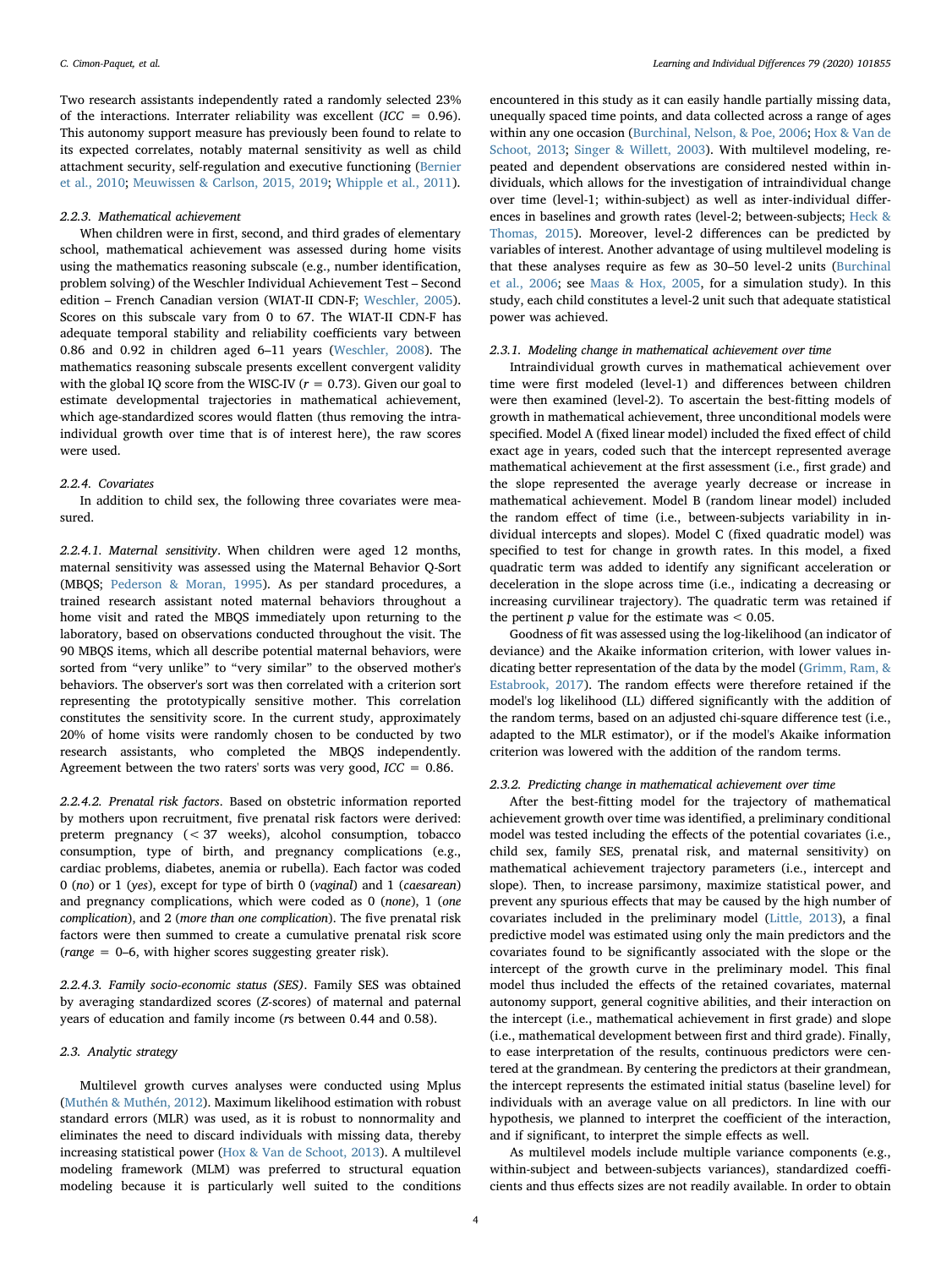#### <span id="page-4-0"></span>Table 1

Descriptive statistics.

|                             | $\boldsymbol{n}$ | M(SD)         | Range          | Skewness | Kurtosis |
|-----------------------------|------------------|---------------|----------------|----------|----------|
| General cognitive abilities | 113              | 97.11 (10.41) | 66.00-120.00   | $-.32$   | .02      |
| Autonomy support            | 113              | 3.37(1.03)    | 1.44–5.00      | $-.20$   | $-1.15$  |
| Mathematical achievement G1 | 103              | 23.69 (4.60)  | 14.00-42.00    | .72      | 1.61     |
| Mathematical achievement G2 | 109              | 28.80 (5.46)  | 17.00–51.00    | .69      | 1.73     |
| Mathematical achievement G3 | 103              | 34.80 (5.60)  | 22.00–52.00    | .49      | .69      |
| Family SES                  | 113              | $-.02(.84)$   | $-2.32 - 1.09$ | $-.72$   | $-.47$   |
| Prenatal risk               | 108              | 1.02(0.86)    | $.00 - 4.00$   | 1.03     | 1.63     |
| Maternal sensitivity        | 110              | .65(.28)      | $-.79-.89$     | $-2.73$  | 9.48     |

Notes.  $G1 =$  grade 1;  $G2 =$  grade 2;  $G3 =$  grade 3. SES = socioeconomic status.

an estimate of the proportion of the variance in mathematical achievement explained by the predictors, we computed pseudo- $R^2$  estimates, following Hoff[man's \(2015\)](#page-9-45) procedure.

# 3. Results

# 3.1. Preliminary analyses

[Table 1](#page-4-0) displays the descriptive statistics for all continuous variables. All variables were normally distributed (skewness < 3.0; kurtosis < 7.0; [Curran, West, & Finch, 1996;](#page-9-46) [Kline, 2011](#page-9-47)), except for maternal sensitivity that showed high kurtosis. Zero-order correlations among the covariates (i.e., family SES, child sex, prenatal risk and maternal sensitivity) and the core study variables are shown in [Table 2](#page-4-1). Better general cognitive abilities at 12 months were associated with more maternal autonomy support at 15 months. As expected, mathematical achievement was highly correlated across grades 1, 2 and 3. However, neither maternal autonomy support nor general cognitive abilities was associated with time-specific mathematical achievement at the bivariate level. Family SES and maternal sensitivity, but not child sex nor prenatal risk, were related to all primary study variables.

## 3.2. Main analyses

## 3.2.1. Mathematical achievement growth curves

A random linear model (see Model B in [Table 3](#page-5-0)) was the best-fitting unconditional model. An adjusted chi-square difference test using the models' log likelihood (LL) revealed that Model B was significantly

<span id="page-4-1"></span>Table 2

Correlations among main variables and covariates.

|                                   | 1.      | 2.      | 3.       | 4.       | 5.       | 6.      | 7.  | 8.     |
|-----------------------------------|---------|---------|----------|----------|----------|---------|-----|--------|
| 1. General cognitive<br>abilities |         |         |          |          |          |         |     |        |
| 2. Autonomy support               | $.24**$ |         |          |          |          |         |     |        |
| 3. Mathematical                   | .11     | .10     |          |          |          |         |     |        |
| achievement G1                    |         |         |          |          |          |         |     |        |
| 4. Mathematical                   | .14     | .12     | $.75***$ |          |          |         |     |        |
| achievement G2                    |         |         |          |          |          |         |     |        |
| 5. Mathematical<br>achievement G3 | .15     | .15     | $.63***$ | $.68***$ |          |         |     |        |
| 6. Family SES                     | $.30**$ | $.23*$  | $.31**$  | $.32**$  | $.34***$ |         |     |        |
| 7. Child sex <sup>a</sup>         | $-.02$  | $-.09$  | $-.12$   | $-.11$   | $-.15$   | $-.04$  |     |        |
| 8. Prenatal risk                  | $-.07$  | $-.00$  | .04      | .09      | .15      | .02     | .06 |        |
| 9. Maternal<br>sensitivity        | $.29**$ | $.27**$ | $.22*$   | $.20*$   | $-.04$   | $.28**$ | .09 | $-.10$ |

Notes. Results are based on the raw data set.

 $G1 =$  grade 1;  $G2 =$  grade 2;  $G3 =$  grade 3.

SES = socioeconomic status.

<span id="page-4-5"></span> $a$  Boys = 1, girls = 2.

<span id="page-4-4"></span> $p \sim .05$ .

<span id="page-4-2"></span>\*\*  $p$  < .01.

<span id="page-4-3"></span>\*\*\*  $p \, < \, .001$ .

better than Model A,  $\chi^2(2) = 12.55$ ,  $p = .002$ . Model C was not retained as the quadratic term was not significant (see [Table 3](#page-5-0)). The pseudo- $R^2$  revealed that child age explained 82% of the within-level variance in mathematical achievement scores. Model parameters revealed that mathematical achievement increased consistently over time. On average, children's mathematical achievement increased by 6.72 points per year ( $\gamma_{10}$ ), starting with an average score of 18.92 ( $\gamma_{00}$ ) in first grade. The covariance between the slope and intercept was not significant, which indicates that children who had better mathematical achievement in first grade did not show a faster or slower increase between first and third grades than those who had lower mathematical achievement at baseline. There was significant between-subjects variability around the intercept  $(\sigma_0^2)$ , and marginally significant variability around the slope  $(\sigma_1^2)$ .

# 3.2.2. Autonomy support and general cognitive abilities as predictors of mathematical achievement

A preliminary conditional model assessed the effects of the potential covariates (i.e., child sex, family SES, prenatal risk, and maternal sensitivity) on mathematical achievement trajectory parameters (i.e., between-subjects variability in the intercept and the slope). This model revealed that maternal sensitivity was related to the intercept,  $\gamma_{04}$  = 4.26, p = .01, whereas family SES was related to the slope,  $y_{12} = 0.76$ ,  $p = .02$ . The other covariates were not related to the trajectory parameters. Therefore, only maternal sensitivity and family SES were retained as covariates, in the prediction of the mathematical achievement intercept and slope respectively, in the final model pre-sented in [Table 4.](#page-5-1) The pseudo- $R^2$  revealed that maternal sensitivity accounted for 5.7% of the between-subjects variance in mathematical achievement initial status and that family SES accounted for 11.3% of the between-subjects variance in rate of change.

The final model assessed the relations of the covariates (i.e., maternal sensitivity and family SES), maternal autonomy support, general cognitive abilities, and their interaction to mathematical achievement trajectory parameters (i.e., intercept and slope). In this model (see [Table 4](#page-5-1)), the interaction term (autonomy support by general cognitive abilities) significantly predicted both the initial status (first grade mathematical achievement),  $\gamma_{04} = -0.13$ ,  $p < .01$ , while accounting for maternal sensitivity, and the rate of change (i.e., mathematical development between first and third grade),  $\gamma_{14} = 0.07$ ,  $p < .01$ , above and beyond family SES. As general cognitive abilities increased, the simple effect of autonomy support on mathematical achievement in first grade decreased, whereas its effect on the slope of mathematical achievement increased. The main variables (i.e., maternal autonomy support, general cognitive abilities and the interaction term) accounted for 8.8% of between-subjects variance in initial status and 25.2% of the between-subjects variance in the rate of change.

In order to break down these interactions, the moderator (general cognitive abilities) was recoded, such that the simple effect of maternal autonomy support represents its effect at one standard deviation above or below the mean of cognitive abilities (Hoff[man, 2015\)](#page-9-45). Among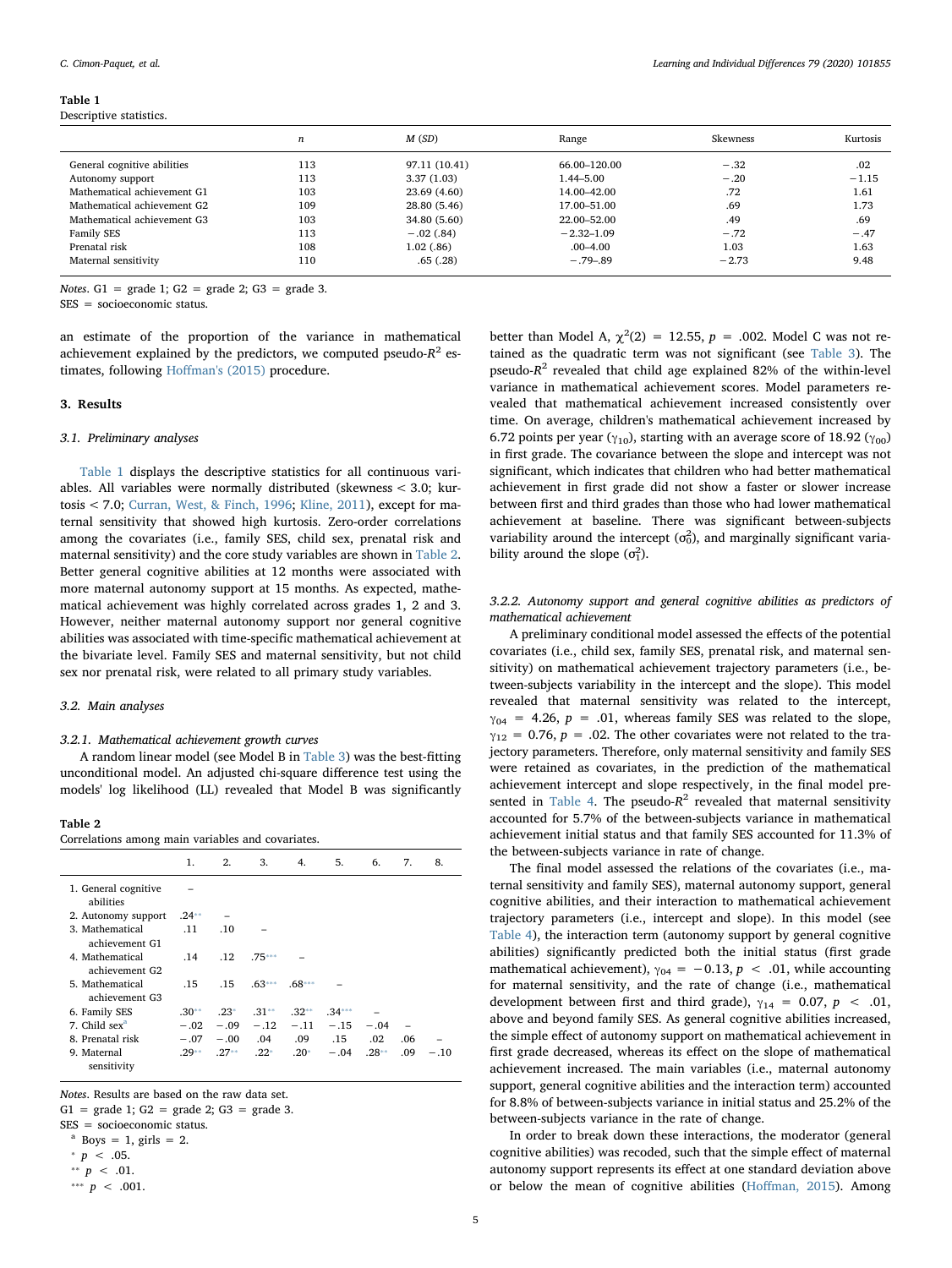#### <span id="page-5-0"></span>Table 3

Growth models of mathematical achievement.

|                                   | Mathematical achievement ( $ICC = 0.19$ ) |                   |                   |                  |  |
|-----------------------------------|-------------------------------------------|-------------------|-------------------|------------------|--|
|                                   | Par                                       | Model A           | Model B           | Model C          |  |
| Intercept-initial status (G1)     | $\gamma$ 00                               | $18.94(.53)***$   | $18.92(.54)***$   | 18.28 (.79)***   |  |
| Linear slope (yearly growth)      | $\gamma_{10}$                             | $6.69$ $(.28)***$ | $6.72$ $(.28)***$ | $7.72(1.15)$ *** |  |
| Change in slope (quadratic term)  | $\gamma_{20}$                             |                   |                   | $-.32(.36)$      |  |
| Within-person variance (residual) | $\sigma_{\rm E}^2$                        | $8.63(.91)$ ***   | $6.96(0.92)$ ***  | $6.86(.91)$ ***  |  |
| Variance in initial status        | $\sigma_0^2$                              | $19.72(3.65)$ *** | $16.84(4.68)$ *** | 17.78 (5.13)**   |  |
| Variance in rate of change        | $\sigma_1^2$                              |                   | $2.47(1.37)^t$    | $2.52(1.38)^t$   |  |
| Slope intercept covariance        | $\sigma_{01}$                             |                   | $-.70(1.99)$      | $-1.02(2.08)$    |  |
| Goodness-of-fit                   | LL                                        | $-895.91$         | $-890.91$         | $-890.53$        |  |
|                                   | AIC                                       | 1799.82           | 1793.82           | 1795.06          |  |

Notes. Standard errors are within parentheses. G1 = grade 1; ICC = intraclass correlation; Par = parameters; LL = log likelihood; AIC = Akaike information criterion. Model A: fixed linear model; Model B: random linear model; Model C: fixed quadratic model.

<span id="page-5-4"></span> $p > 0.10$ .

<span id="page-5-3"></span>\*\*  $p$  < .01.

<span id="page-5-2"></span>\*\*\*  $p \le .001$ .

#### <span id="page-5-1"></span>Table 4

Final model of predictors of growth in mathematical achievement.

|                                                           | Par                | Mathematical<br>development |
|-----------------------------------------------------------|--------------------|-----------------------------|
|                                                           |                    | B(SE)                       |
| Initial status, $\pi_{0i}$                                |                    |                             |
| Intercept (G1)                                            | Yoo                | $17.99***$ $(1.30)$         |
| Maternal sensitivity                                      | $Y_{01}$           | 1.77 (1.78)                 |
| Autonomy support <sup>a</sup>                             | $Y_{02}$           | .06(0.3)                    |
| At low level of general cognitive<br>abilities $(-1 SD)$  | $\gamma_{02}$      | $1.37*(.56)$                |
| At high level of general cognitive<br>abilities $(+1$ SD) | $Y_{02}$           | $-1.25(0.81)$               |
| General cognitive abilities                               | $\gamma_{03}$      | $-.05(.05)$                 |
| Autonomy support $\times$ general cognitive<br>abilities  | $Y_{04}$           | $-0.13**$ (.04)             |
| Rate of change, $\pi_{1i}$                                |                    |                             |
| Child age in months                                       | $Y_{10}$           | $6.64***$ (.27)             |
| Family SES                                                | $Y_{11}$           | $.91***$ $(.24)$            |
| Autonomy support <sup>a</sup>                             | 12                 | .34(.27)                    |
| At low level of general cognitive                         | $Y_{12}$           | $-.42(.29)$                 |
| abilities $(-1 SD)$                                       |                    |                             |
| At high level of general cognitive<br>abilities $(+1 SD)$ | $Y_{12}$           | $1.10*(0.45)$               |
| General cognitive abilities                               | $Y_{13}$           | .00(0.03)                   |
| Autonomy support $\times$ general cognitive               | $Y_14$             | $.07**$ (.03)               |
| abilities                                                 |                    |                             |
| Within-person variance (residual)                         | $\sigma_{\rm E}^2$ | $7.00***$ (.94)             |
| Variance in initial status                                | $\sigma_0^2$       | 14.40 (4.55)**              |
| Variance in rate of change                                | $\sigma_1^2$       | 1.57(1.30)                  |
| Slope intercept covariance                                | $\sigma_{01}$      | $-.31(1.89)$                |
| Goodness-of-fit                                           | LL.                | $-892.49$                   |
|                                                           | AIC.               | 1816.98                     |
|                                                           |                    |                             |

Notes. <sup>a</sup>Estimated at mean level of general cognitive abilities. G1 = grade 1;  $SE$  = Standard errors;  $SD$  = Standard deviation; Par = parameters; LL = log likelihood; AIC = Akaike information criterion; SES = socioeconomic status. All predictors are centered at their grandmean. Only covariates which were significantly related to the intercept or the slope of the mathematical achievement trajectory were retained in the final model.

<span id="page-5-6"></span> $p > .05$ .

<span id="page-5-7"></span>\*\*  $p$  < .01.

<span id="page-5-5"></span>\*\*\*  $p \, < \, .001.$ 

children with lower general cognitive abilities, maternal autonomy support was not related to the mathematical achievement rate of change,  $p = .14$ , but it predicted the initial status (i.e., mathematical achievement in first grade),  $\gamma_{02} = 1.37$ ,  $p = .015$ , controlling for maternal sensitivity. These findings indicate that infants with relatively lower baseline cognitive abilities, but who had more autonomy supportive mothers, later showed better mathematics performance in first

grade. On average, for each 1-unit increase in maternal autonomy support, children's mathematics scores in first grade increased by 1.37 points. However, they did not subsequently show faster, nor slower, growth across the first three years of school (see [Fig. 1](#page-6-0)a). Hence, children with lower general cognitive abilities at 12 months had consistently (but not increasingly) higher mathematical achievement over time when they had more autonomy-supportive mothers.

In contrast, among children with higher initial cognitive abilities, maternal autonomy support was not associated with variability in the initial status (i.e., mathematical achievement in first grade),  $p = .12$ , but predicted a faster rate of change in mathematical achievement,  $y_{12} = 1.10$ ,  $p = .01$ , after accounting for family SES. For each 1-unit increase in maternal autonomy support, children's yearly mathematics growth was 1.10 points faster on average. These results suggest that among children with higher general cognitive abilities during infancy, those who also had more autonomy-supportive mothers did not demonstrate better mathematical achievement in first grade, but subsequently showed faster growth in mathematical achievement between the first and third grades (see [Fig. 1](#page-6-0)b).

- a) Associations between early maternal autonomy support and yearly growth in mathematical achievement among children with lower general cognitive abilities
- b) Associations between early maternal autonomy support and yearly growth in mathematical achievement among children with higher general cognitive abilities

# 4. Discussion

Growth in mathematical achievement during the first years of formal schooling is a well-documented antecedent of long-term academic success ([Watts et al., 2014](#page-10-0)). Hence, in order to promote school achievement and related positive outcomes, research should strive to identify the early antecedents of mathematical development. The main purpose of this study was to examine whether infant general cognitive abilities moderated the links between maternal autonomy support and patterns of growth in mathematical achievement during the first years of elementary school. Results showed that the effect of autonomy support on mathematical achievement manifests itself differently according to children's initial general cognitive abilities. Children with lower general cognitive abilities in infancy had better mathematical achievement in first grade when they had more autonomy-supportive mothers. However, these children's subsequent mathematics learning rate did not differ (i.e., was neither faster nor slower) from those who had less autonomy-supportive mothers. In contrast, children who had higher general cognitive abilities in infancy did not have better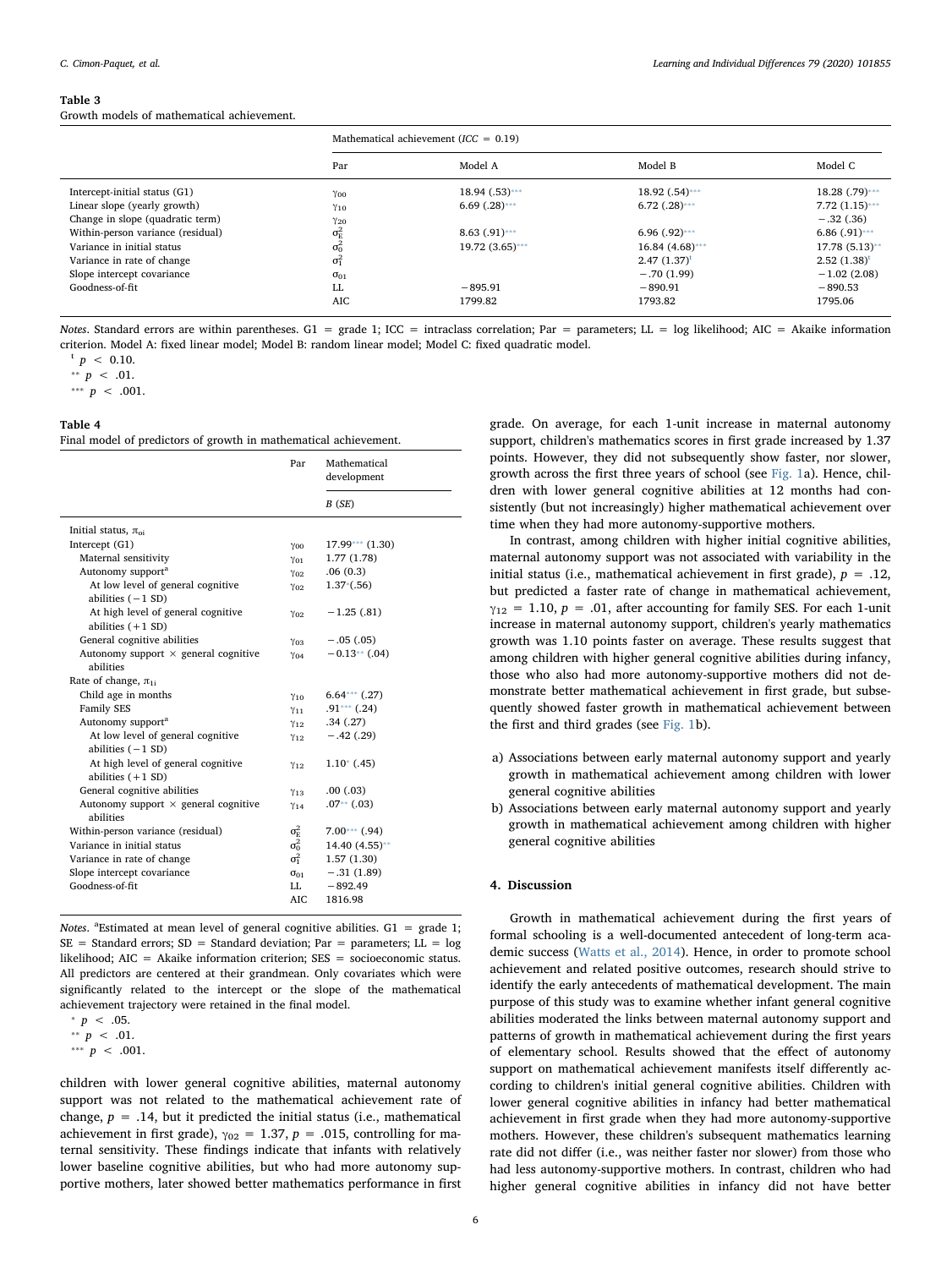<span id="page-6-0"></span>

a) Associations between early maternal autonomy support and yearly growth in mathematical achievement among children with lower general cognitive abilities



b) Associations between early maternal autonomy support and yearly growth in mathematical achievement among children with higher general cognitive abilities

Fig. 1. Yearly growth in mathematical achievement according to level of maternal autonomy support and general cognitive abilities in infancy.

mathematical achievement in first grade when they benefitted from more maternal autonomy support, but they displayed faster learning between the first and third years of elementary school.

This study builds on a growing body of work suggesting that parental autonomy support plays a role in children's school performance. Consistent with a recent meta-analysis conducted by [Vasquez et al.](#page-10-9) [\(2016\)](#page-10-9) which found that autonomy support is associated with better school outcomes, the current findings suggest that maternal autonomy support as early as infancy may have long-lasting effects on children's mathematical achievement, which are not due to the characteristics that maternal autonomy support shares with maternal sensitivity. Yet, those putative effects may unfold differently according to child basic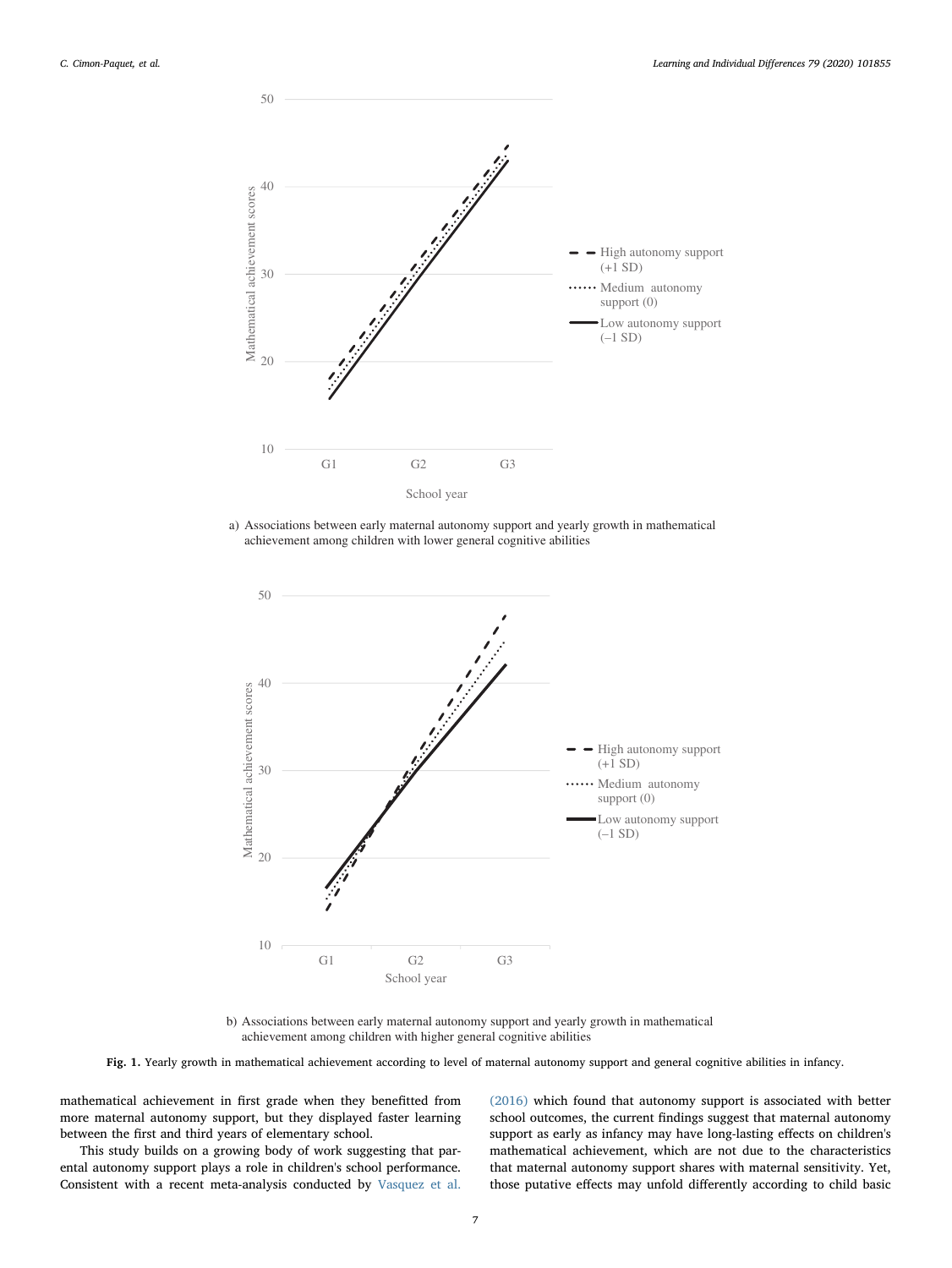# cognitive abilities.

Among children with relatively lower general cognitive abilities, autonomy support was associated with mathematical achievement in first grade, although it was not related to learning curves between the first and third grades of formal schooling. These results are meaningful given that academic achievement, including mathematical achievement, is known to be fairly stable across time ([Duncan et al., 2007](#page-9-0); [Morgan, Farkas, & Wu, 2009\)](#page-10-38): children who have higher mathematical skills at school entry tend to perform better in mathematics several years later. In other words, early achievement is likely to set children on a relatively persistent trajectory. The current findings suggest that early autonomy support, before school entry, may promote the acquisition of pre-mathematical knowledge in children with lower cognitive abilities and in turn, better mathematical performance at school entry as observed here.

There are different ways in which maternal autonomy support may promote the acquisition of pre-mathematical knowledge in children. A first hypothesis is that autonomy-supportive parents may provide more hands-on numeracy experiences to their preschool children. In line with this hypothesis, collaborative parent-child interactions, which include parent-child discussions and entail involving the child while performing a task, are associated with higher frequency of home numeracy activities ([Lukie, Skwarchuk, LeFevre, & Sowinski, 2013\)](#page-10-39). Likewise, autonomy support includes collaboration by ensuring that the child plays an active role in the task and using verbally-supportive behaviors, and thus may also be associated with higher frequency of parent-child numeracy activities. Moreover, given that a key aspect of autonomy support is adaptation to the child's unique perspective, autonomy-supportive parents may be better equipped to note that their child with lower cognitive abilities needs assistance with numeracy, and hence be more inclined to provide not only a higher quantity of joint numeracy activities, but also more support during those activities. Overall, more autonomy-supportive mothers might provide more and higher-quality numeracy experiences. In turn, exposure to numeracy experiences during preschool years constitutes an opportunity factor, as these experiences are known to foster mathematical skills in children [\(Elliott &](#page-9-22) [Bachman, 2018](#page-9-22); [Huntsinger, Jose, & Luo, 2016;](#page-9-48) [LeFevre et al., 2009](#page-9-49)). Further studies are needed to investigate the hypothesis that more autonomy-supportive parents provide more and better guided numeracy activities to their preschool children, especially when children are more challenged with numeracy, thereby promoting their pre-mathematical knowledge and hence their mathematical achievement once they enter school.

Furthermore, the home learning environment during the preschool years provides a special opportunity for children to learn with adults in one-on-one contexts. The quality of adult behavior in such individualized learning contexts may be especially important for children with lower cognitive abilities. Indeed, in individualized (vs. groupbased) learning contexts, the adult has ample opportunities to adapt his or her teaching style and methods to the individual child's level and needs, and such adaptation may be especially important for children who have a lesser natural ability to learn quickly. As autonomy support implies the ability to adapt flexibly to child individual competence and needs, it may unfold especially well in the individualized home learning environment during the preschool years. Thus, early maternal autonomy support may be particularly beneficial for pre-academic and early mathematical knowledge (i.e., Grade-1 achievement) among children who need more individualized teaching due to their lower baseline capacity to learn.

In contrast, the current findings suggest that among children who had relatively higher baseline cognitive abilities, autonomy support was not associated with initial mathematical achievement (Grade 1), yet it was associated with a steeper mathematical achievement trajectory (i.e., faster learning rate) between the first and third grades of elementary school. In children with higher cognitive abilities, autonomy-supportive mothers may promote growth in mathematical achievement indirectly, through provision of tools that children will carry forward and use once they reach school. By encouraging their preschool-aged children to participate and solve problems on their own, mothers may promote propensity factors that are related to children's willingness to learn (e.g., motivation, sense of competence). Relatedly, autonomy support is known to be associated with intrinsic motivation in children, which leads to more exploration and self-regulated learning (see Pino-Pasternak [& Whitebread, 2010,](#page-10-16) for a review). Autonomy support is also related to perseverance and effort, which in turn, are associated with academic achievement and could develop as early as the preschool period ([Vasquez et al., 2016\)](#page-10-9). In sum, autonomy support may foster propensity factors in children with relatively higher cognitive abilities in infancy, who are prone to also have higher capacities for learning at school age. The combination of propensity factors such as motivation, perseverance and effort with higher baseline capacity to learn is likely conducive to school engagement and learning. Hence, the emotional and behavioral dispositions for learning that are facilitated by autonomy support might allow children to actualize their cognitive potential and gain more knowledge from the various opportunities to learn mathematics at school, thereby leading to steeper mathematical achievement trajectories during the first years of formal schooling.

In addition, parental autonomy support promotes internalization of rules and self-regulation in children [\(Joussemet, Landry, & Koestner,](#page-9-50) [2008;](#page-9-50) [Meuwissen & Carlson, 2019\)](#page-10-40), which can be considered as propensity factors as well ([Byrnes & Miller, 2007\)](#page-9-24). As school settings require children to sit calmly for extended periods, resist distraction, and follow specific rules, developing self-regulation and rule internalization during the preschool period could be especially beneficial for children when they reach school. These skills likely allow children with higher cognitive abilities to develop their learning potential and fully benefit from learning opportunities at school age, and thus show faster learning rates.

Although the lack of association between early maternal autonomy support and first-grade mathematical achievement among children with higher cognitive abilities was unexpected, these children may be more easily influenced by other factors in the acquisition of pre-academic knowledge (and thus academic achievement at school entry). For example, they may more easily benefit from other opportunities to learn outside of home (e.g., at daycare) than children with relatively lower cognitive abilities, regardless of their mothers' autonomy support, explaining the absence of relation between maternal autonomy support and first-grade mathematical achievement. Individualized contexts of learning may be less important for pre-mathematical knowledge acquisition in children with higher general cognitive abilities than their peers with lower abilities, because the former may need less guidance to learn and have greater natural learning capacities. In line with our findings, [Ng et al. \(2004\)](#page-10-22) found that maternal autonomy support, albeit assessed at school age, was associated with school grades, yet only in low-achieving and average-achieving children. They did not find an association between maternal autonomy support and time-specific school grades among high-achieving children (growth in grades was not examined). Overall, further studies should investigate the mechanisms through which parental autonomy support may lay the groundwork for higher academic achievement in children with different capacities for learning.

It is noteworthy that early autonomy support and general cognitive abilities were not directly associated with later mathematical achievement in bivariate or multivariate analyses. Of course, the lack of significant main effects is partly due to the presence of interaction effects, which qualify main effects by definition. However, the non-significant main effects may also result from low statistical power. Children's learning rates had fairly low variability around the slope, increasing the difficulty to detect putative effects on individual differences in rates of change. The normative sample used in the present study may also play a role in the lack of main effects of maternal autonomy support and general cognitive abilities. The sample was comprised of middle-class,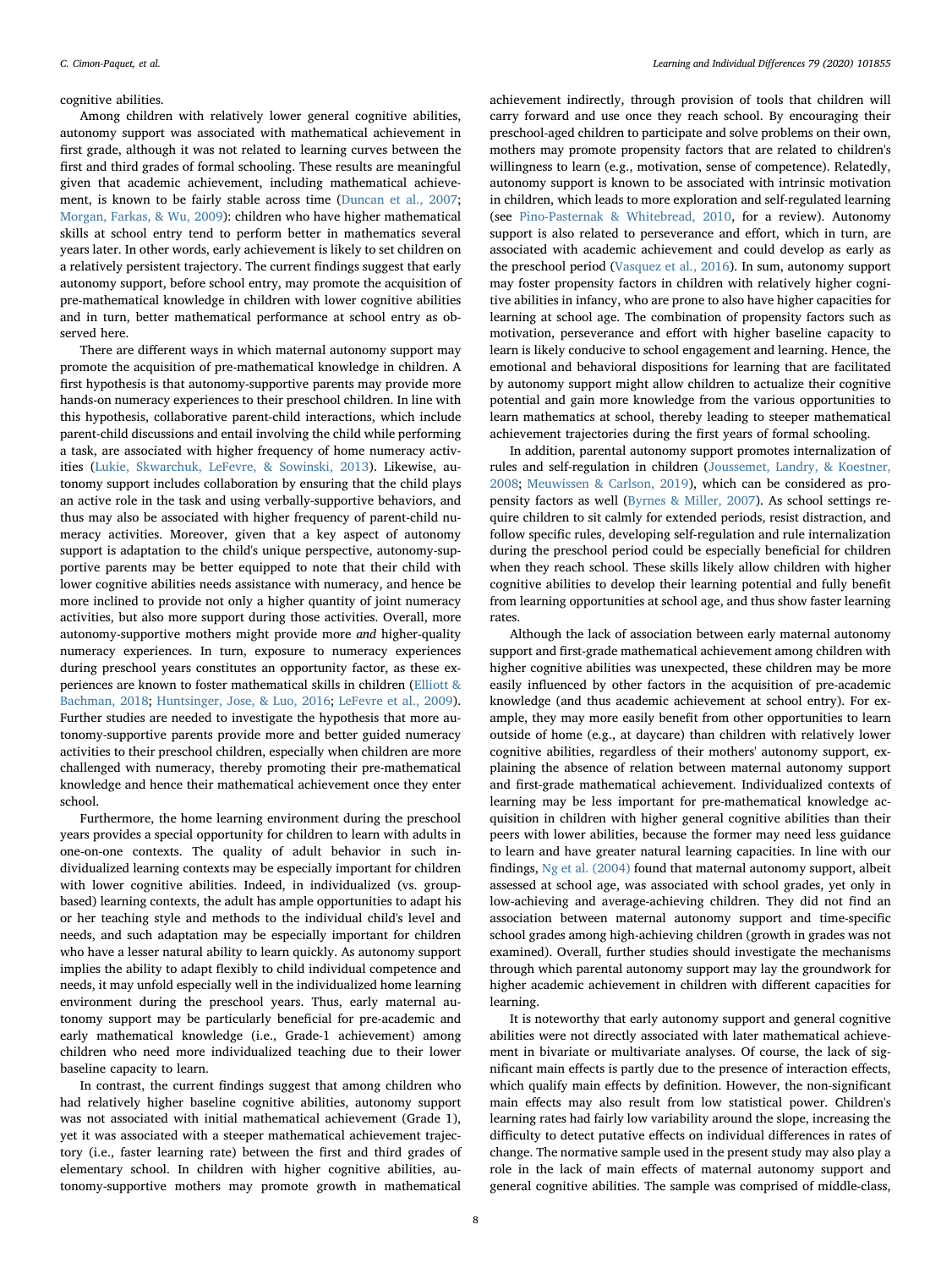mostly White participants, and did not include children who displayed major school difficulties or developmental disorders, thus limiting the variability in mathematics achievement. Some previous studies found longitudinal links between both autonomy support and cognitive abilities and later mathematical achievement, but had large samples (e.g., [Bindman et al., 2015](#page-9-18);  $N = 1306$ ), or focused on clinical samples (e.g., [Johnson et al., 2011\)](#page-9-26). Overall, the lack of significant main effects found in the current study may be due to both conceptual and methodological reasons. In fact, in the recent meta-analysis by [Vasquez et al. \(2016\)](#page-10-9), the link between parental autonomy support and academic achievement weakened when only considering mathematical outcomes (although there were only four studies that focused on mathematics). One interesting possibility is that the modest meta-analytic relation between autonomy support and mathematical achievement may partly be due to the presence of undetected interaction effects, such as those found in the current study.

While standardized coefficients are not available in the statistical framework used here, the effects reported in the present study appear to be modest, but practically relevant. Indeed, a difference of only one point in the raw scores of the mathematics reasoning subtest of the WIAT-II can represent a clinically significant difference. For a child aged 6.5 years, the difference between a score of 19 points (i.e., the average Grade-1 score in mathematical achievement observed in the current study) and 20 points represents a 11% increase in terms of percentiles [\(Weschler, 2008](#page-10-32)). Considering the evidence suggesting that mathematical achievement during elementary school relates to a range of subsequent outcomes (e.g., [Duncan et al., 2007](#page-9-0); [Watts et al., 2014](#page-10-0)), this increase is likely to be meaningful. Also, this study unfolded over nearly 6 years and the magnitude of the links between early maternal autonomy support and later mathematical achievement can be expected to fade as children mature. Nonetheless, developmental theory asserts that early factors with decreasing links to outcomes can have enduring effects on child development through indirect longitudinal mechanisms (i.e., developmental cascades; [Masten & Cicchetti, 2010](#page-10-41)). Hence, even modest associations between parenting and child development in early childhood may snowball into substantial long-term consequences through transactional processes.

The modest effect sizes found in the present study may occur because maternal autonomy support is only part of a constellation of factors that influence mathematical achievement during elementary school. Conceivably, several factors can affect children's mathematical development and accumulate over time. Of paramount importance, the daycare and classroom environments, the teacher–student relationships, the concurrent level of maternal autonomy support, which may change between infancy and school years, and other aspects of mother–child relationships can influence the evolution of children's mathematical knowledge. Furthermore, as father autonomy support plays a role in children's school readiness and academic achievement ([Meuwissen & Carlson, 2018](#page-10-42); [Vasquez et al., 2016](#page-10-9)), fathers most likely have unique contributions to their children's mathematical development, which we did not assess.

# 4.1. Strengths and limitations

The current study has several strengths, notably the prospective longitudinal design, the observational measure of autonomy support assessed in infancy and the repeated and standardized measures of mathematical achievement. This study is also among the first to examine early antecedents of the evolution of mathematical achievement over time. Furthermore, controlling for maternal sensitivity allowed us to examine the unique contribution of autonomy support, beyond the features that it shares with sensitivity, and thus increase the theoretical specificity of the results. However, this study is not without limits. The sample was comprised of White middle-class families, which precludes generalization, and the design was longitudinal yet non-experimental, thus causal inference cannot be drawn from the results. Moreover,

adding other control variables could have contributed to increasing the robustness of the results. Arguably, the greatest limitation may be that we did not assess father autonomy support. Scholars have recently emphasized the need to consider father autonomy support in future studies [\(Hughes et al., 2018;](#page-9-40) [Meuwissen & Carlson, 2015](#page-10-30)). Moreover, autonomy support was not measured at school age. Concurrent autonomy support most likely plays a role in mathematical performance during the early school years and thus may underlie the relation between early autonomy support and mathematical development. Untangling the effects of early and concurrent parental behavior is a difficult task, and this could not be achieved using the current study design. Finally, although we chose to use a standardized mathematical assessment to reduce the effects of idiosyncrasies between instructors and schools, it would have been interesting and perhaps more ecological to use end-of-year report cards.

# 4.2. Conclusion

In conclusion, the present study is the first to investigate the interactive processes between maternal autonomy support and child general cognitive abilities in relation to mathematical development in childhood. As maternal autonomy support can be effectively improved ([Meuwissen & Carlson, 2019](#page-10-40)), early interventions focusing on parental autonomy support may have the potential to promote optimal mathematical achievement in children. Moreover, the potential benefits of autonomy support interventions reach beyond mathematical development and include need satisfaction, motivation, perseverance, wellbeing and other desirable outcomes [\(Joussemet et al., 2008](#page-9-50); [Vansteenkiste & Ryan, 2013;](#page-10-43) [Vasquez et al., 2016\)](#page-10-9). Quite interestingly, the putative effects of early caregiving experiences on academic achievement may diminish over time, but not disappear ([Fraley et al.,](#page-9-31) [2013\)](#page-9-31). Accordingly, the early positive effects of maternal autonomy support may be carried forward by developmental cascades that unfold over the years ([Masten et al., 2005\)](#page-10-44).

# Acknowledgments

We gratefully acknowledge Chantal Mongeau, Émilie Rochette, Natasha Ballen, Isabelle Demers, Natasha Whipple, Jessica Laranjo, Stéphanie Bordeleau, Véronique Jarry-Boileau, Marie Deschênes, Marie-Ève Bélanger, Andrée-Anne Bouvette-Turcot, Christine Gagné, Célia Matte-Gagné, Gabrielle Lalonde, Marie-Soleil Sirois, Rachel Perrier, Sarah Hertz, Élizabel Leblanc, Élodie Larose-Grégoire, Émilie Lemelin, Laurianne Bastien, Valexie Lafontaine, Camille Brideau-Marquis, Juliette Milner and Nadine Marzougui for help with data collection. Special thanks go to the participating families of the Grandir Ensemble project who generously opened their homes to us.

# Funding

This work was supported by the Canadian Institutes of Health Research [MOP-119390], the Social Sciences and Humanities Research Council of Canada [410-2010-1366 & 435-2016-1396], and le Fonds de Recherche du Québec - Société et Culture [2012-RP-144923].

#### References

- <span id="page-8-2"></span>[Ainsworth, M. D. S., Bell, S. M., & Stayton, D. J \(1974\). Infant](http://refhub.elsevier.com/S1041-6080(20)30035-2/rf0005)–mother attachment and social development: "Socialization" [as a product of reciprocal responsiveness to](http://refhub.elsevier.com/S1041-6080(20)30035-2/rf0005) signals. In M. P. M. Richards (Ed.). [The integration of the child into a social world](http://refhub.elsevier.com/S1041-6080(20)30035-2/rf0005) (pp. 99–[135\). London, England: Cambridge University Press](http://refhub.elsevier.com/S1041-6080(20)30035-2/rf0005).
- <span id="page-8-0"></span>Bailey, D. H., Duncan, G. J., Watts, T., Clements, D. H., & Sarama, J. (2018). Risky business: Correlation and causation in longitudinal studies of skill development. American Psychologist, 73, 81–94. [https://doi.org/10.1037/amp0000146.](https://doi.org/10.1037/amp0000146)
- <span id="page-8-3"></span>Bayley, N. (1993). [Bayley scales of infant development](http://refhub.elsevier.com/S1041-6080(20)30035-2/rf0015) (2nd ed.). New York, NY: [Psychological Corporation](http://refhub.elsevier.com/S1041-6080(20)30035-2/rf0015).
- <span id="page-8-1"></span>Bernier, A., Carlson, S. M., & Whipple, N. (2010). From external regulation to self-regulation: Early parenting precursors of young children's executive functioning. Child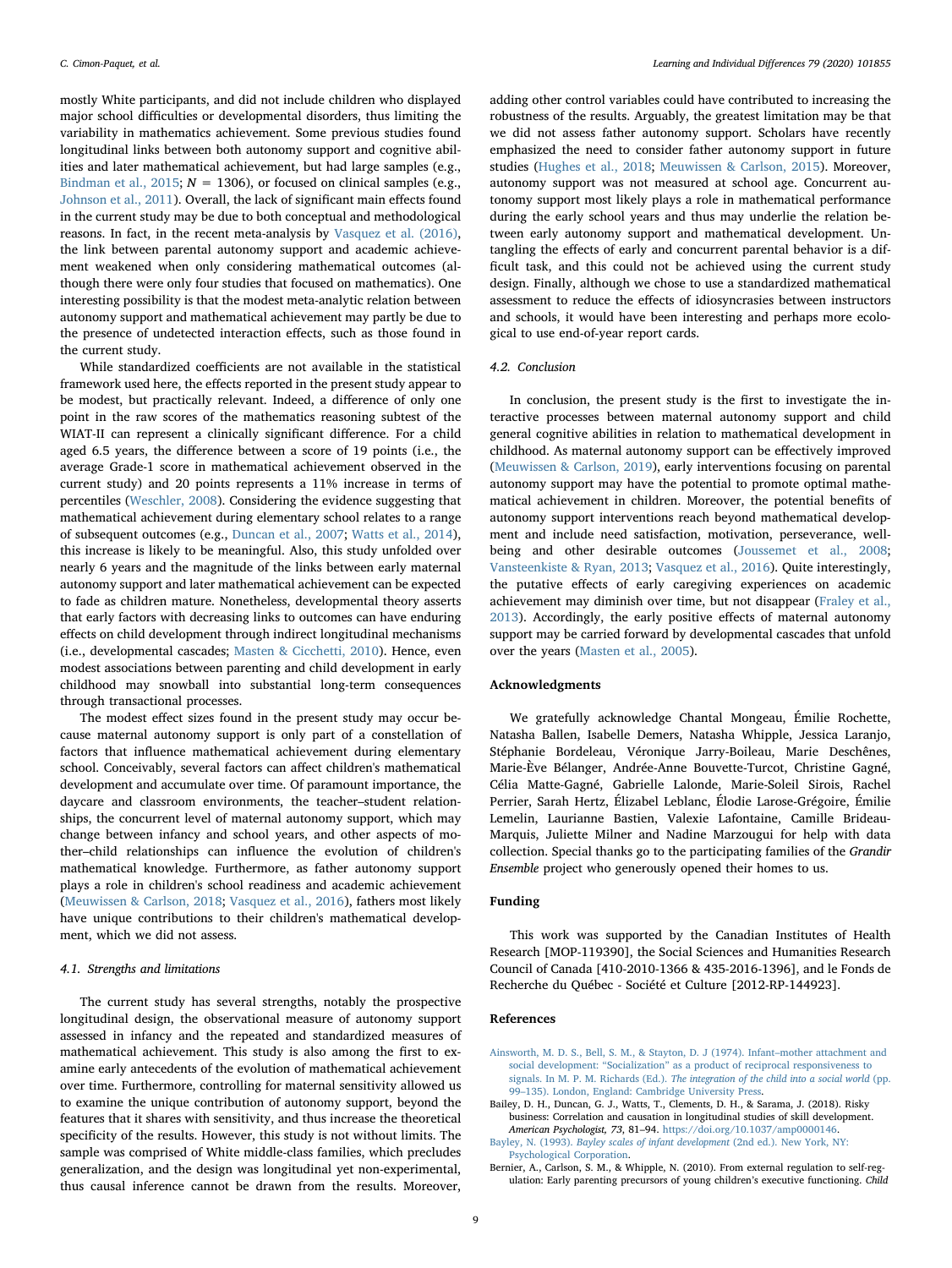Development, 81, 326–339. <https://doi.org/10.1111/j.1467-8624.2009.01397.x>.

- <span id="page-9-32"></span>Bernier, A., Matte-Gagné, C., Bélanger, M.-È., & Whipple, N. (2014). Taking stock of two decades of attachment transmission gap: Broadening the assessment of maternal behavior. Child Development, 85, 1852–1865. [https://doi.org/10.1111/cdev.12236.](https://doi.org/10.1111/cdev.12236)
- <span id="page-9-18"></span>Bindman, S. W., Pomerantz, E. M., & Roisman, G. I. (2015). Do children's executive functions account for associations between early autonomy-supportive parenting and achievement through high school? Journal of Educational Psychology, 107, 756–770. [https://doi.org/10.1037/edu0000017.supp.](https://doi.org/10.1037/edu0000017.supp)
- <span id="page-9-23"></span>Bull, R., Espy, K. A., & Wiebe, S. A. (2008). Short-term memory, working memory, and executive functioning in preschoolers: Longitudinal predictors of mathematical achievement at age 7 years. Developmental Neuropsychology, 33, 205–228. [https://doi.](https://doi.org/10.1080/87565640801982312) [org/10.1080/87565640801982312](https://doi.org/10.1080/87565640801982312).
- <span id="page-9-19"></span>Bull, R., & Lee, K. (2014). Executive functioning and mathematics achievement. Child Development Perspectives, 8, 36–41. [https://doi.org/10.1111/cdep.12059.](https://doi.org/10.1111/cdep.12059)
- <span id="page-9-42"></span>Burchinal, M. R., Nelson, L., & Poe, M. (2006). IV. Growth curve analysis: An introduction to various methods for analyzing longitudinal data. Monographs of the Society for Research in Child Development, 71, 65–87. [https://doi.org/10.1111/j.1540-5834.](https://doi.org/10.1111/j.1540-5834.2006.00405.x) [2006.00405.x.](https://doi.org/10.1111/j.1540-5834.2006.00405.x)
- <span id="page-9-24"></span>Byrnes, J. P., & Miller, D. C. (2007). The relative importance of predictors of math and science achievement: An opportunity–propensity analysis. Contemporary Educational Psychology, 32, 599–629. <https://doi.org/10.1016/j.cedpsych.2006.09.002>.
- <span id="page-9-4"></span>Byrnes, J. P., & Wasik, B. A. (2009). Factors predictive of mathematics achievement in kindergarten, first and third grades: An opportunity–propensity analysis. Contemporary Educational Psychology, 34, 167–183. [https://doi.org/10.1016/j.](https://doi.org/10.1016/j.cedpsych.2009.01.002) [cedpsych.2009.01.002](https://doi.org/10.1016/j.cedpsych.2009.01.002).
- <span id="page-9-10"></span>Chen, B., Vansteenkiste, M., Beyers, W., Boone, L., Deci, E. L., Van der Kaap-Deeder, J., ... Verstuyf, J. (2015). Basic psychological need satisfaction, need frustration, and need strength across four cultures. Motivation and Emotion, 39, 216–236. [https://doi.org/](https://doi.org/10.1007/s11031-014-9450-1) [10.1007/s11031-014-9450-1](https://doi.org/10.1007/s11031-014-9450-1).
- <span id="page-9-14"></span>Chirkov, V., Ryan, R. M., Kim, Y., & Kaplan, U. (2003). Differentiating autonomy from individualism and independence: A self-determination theory perspective on internalization of cultural orientations and well-being. Journal of Personality and Social Psychology, 84, 97–110. [https://doi.org/10.1037/0022-3514.84.1.97.](https://doi.org/10.1037/0022-3514.84.1.97)
- <span id="page-9-15"></span>Chirkov, V. I. (2009). A cross-cultural analysis of autonomy in education. Theory and Research in Education, 7, 253–262. <https://doi.org/10.1177/1477878509104330>.
- <span id="page-9-38"></span>Cirelli, I., Graz, M. B., & Tolsa, J. F. (2015). Comparison of Griffiths-II and Bayley-II tests for the developmental assessment of high-risk infants. Infant Behavior and Development, 41, 17–25. [https://doi.org/10.1016/j.infbeh.2015.06.004.](https://doi.org/10.1016/j.infbeh.2015.06.004)
- <span id="page-9-46"></span>Curran, P. J., West, S. G., & Finch, J. F. (1996). The robustness of test statistics to nonnormality and specification error in confirmatory factor analysis. Psychological Methods, 1, 16–29. [https://doi.org/10.1037/1082-989X.1.1.16.](https://doi.org/10.1037/1082-989X.1.1.16)
- <span id="page-9-21"></span>Davidov, M., Knafo-Noam, A., Serbin, L. A., & Moss, E. (2015). The influential child: How children affect their environment and influence their own risk and resilience. Development and Psychopathology, 27, 947–951. [https://doi.org/10.1017/](https://doi.org/10.1017/S0954579415000619) [S0954579415000619](https://doi.org/10.1017/S0954579415000619).
- <span id="page-9-9"></span>Deci, E. L., & Ryan, R. M. (2000). The "what" and "why" of goal pursuits: Human needs and the self-determination of behavior. Psychological Inquiry, 11, 37–41. [https://doi.](https://doi.org/10.1207/S15327965PLI1104) [org/10.1207/S15327965PLI1104.](https://doi.org/10.1207/S15327965PLI1104)
- <span id="page-9-17"></span>Distefano, R., Galinsky, E., McClelland, M. M., Zelazo, P. D., & Carlson, S. M. (2018). Autonomy-supportive parenting and associations with child and parent executive function. Journal of Applied Developmental Psychology, 58, 77–85. [https://doi.org/10.](https://doi.org/10.1016/j.appdev.2018.04.007) [1016/j.appdev.2018.04.007.](https://doi.org/10.1016/j.appdev.2018.04.007)
- <span id="page-9-2"></span>Doll, J. J., Eslami, Z., & Walters, L. (2013). Understanding why students drop out of high school, according to their own reports: Are they pushed or pulled, or do they fall out? A comparative analysis of seven nationally representative studies. SAGE Open, 3, 1–15. [https://doi.org/10.1177/2158244013503834.](https://doi.org/10.1177/2158244013503834)
- <span id="page-9-34"></span>Dos Santos, E. S. L., de Kieviet, J. F., Van Elburg, R. M., & Oosterlaan, J. (2013). Predictive value of the Bayley scales of infant development on development of very preterm/ very low birth weight children: A meta-analysis. Early Human Development, 89, 487–496. [https://doi.org/10.1016/j.earlhumdev.2013.03.008.](https://doi.org/10.1016/j.earlhumdev.2013.03.008)
- <span id="page-9-0"></span>Duncan, G. J., Dowsett, C. J., Claessens, A., Magnuson, K., Huston, A. C., Klebanov, P., ... Duckworth, K. (2007). School readiness and later achievement. Developmental Psychology, 43, 1428–1446. [https://doi.org/10.1037/0012-1649.43.6.1428.](https://doi.org/10.1037/0012-1649.43.6.1428)
- <span id="page-9-22"></span>Elliott, L., & Bachman, H. J. (2018). How do parents foster young children's math skills? Child Development Perspectives, 12, 16–21. <https://doi.org/10.1111/cdep.12249>.
- <span id="page-9-33"></span><span id="page-9-1"></span>Enders, C. K. (2010). Applied missing data analysis. [New York, NY: Guilford Press](http://refhub.elsevier.com/S1041-6080(20)30035-2/rf0125). Entwisle, D. R., Alexander, K. L., & Olson, L. S. (2005). First grade and educational attainment by age 22: A new story. American Journal of Sociology, 110, 1458–1502. [https://doi.org/10.1086/428444.](https://doi.org/10.1086/428444)
- <span id="page-9-35"></span>Fernald, L. C., Kariger, P., Engle, P., & Raikes, A. (2009). Examining early child development in low-income countries: A toolkit for the assessment of children in the first five years of life. Washington: DC: The World Bank. Retrieved at [http://siteresources.worldbank.org/](http://siteresources.worldbank.org/INTCY/Resources/395766-1187899515414/Examining_ECD_Toolkit_FULL.pdf) [INTCY/Resources/395766-1187899515414/Examining\\_ECD\\_Toolkit\\_FULL.pdf](http://siteresources.worldbank.org/INTCY/Resources/395766-1187899515414/Examining_ECD_Toolkit_FULL.pdf).
- <span id="page-9-36"></span>Fernandes, M., Stein, A., Newton, C. R., Cheikh-Ismail, L., Kihara, M., Wulff, K., ... Ibanez, D. (2014). The INTERGROWTH-21st project neurodevelopment package: A novel method for the multi-dimensional assessment of neurodevelopment in pre-school age children. PLoS One, 9, e113360. <https://doi.org/10.1371/journal.pone.0113360>.
- <span id="page-9-11"></span>Ferrand, C., Martinent, G., & Durmaz, N. (2014). Psychological need satisfaction and wellbeing in adults aged 80 years and older living in residential homes: Using a selfdetermination theory perspective. Journal of Aging Studies, 30, 104–111. [https://doi.](https://doi.org/10.1016/j.jaging.2014.04.004) [org/10.1016/j.jaging.2014.04.004](https://doi.org/10.1016/j.jaging.2014.04.004).
- <span id="page-9-31"></span>Fraley, R. C., Roisman, G. I., & Haltigan, J. D. (2013). The legacy of early experiences in development: Formalizing alternative models of how early experiences are carried forward over time. Developmental Psychology, 49, 109–126. [https://doi.org/10.1037/](https://doi.org/10.1037/a0027852) [a0027852.](https://doi.org/10.1037/a0027852)
- <span id="page-9-37"></span>Frongillo, E. A., Tofail, F., Hamadani, J. D., Warren, A. M., & Mehrin, S. F. (2014).

Measures and indicators for assessing impact of interventions integrating nutrition, health, and early childhood development. Annals of the New York Academy of Sciences, 1308, 68–88. <https://doi.org/10.1111/nyas.12319>.

- <span id="page-9-29"></span>Fryer, R., & Levitt, S. (2010). An empirical analysis of the gender gap in mathematics. American Economic Journal: Applied Economics, 2, 210–240. [https://doi.org/10.1257/](https://doi.org/10.1257/app.2.2.210) [app.2.2.210](https://doi.org/10.1257/app.2.2.210).
- <span id="page-9-7"></span>Geary, D. C. (2011). Cognitive predictors of achievement growth in mathematics: A 5 year longitudinal study. Developmental Psychology, 47, 1539–1552. [https://doi.org/](https://doi.org/10.1037/a0025510) [10.1037/a0025510](https://doi.org/10.1037/a0025510).
- <span id="page-9-5"></span>Geary, D. C., Bailey, D. H., Littlefield, A., Wood, P., Hoard, M. K., & Nugent, L. (2009). First-grade predictors of mathematical learning disability: A latent class trajectory analysis. Cognitive Development, 24, 411–429. [https://doi.org/10.1016/j.cogdev.](https://doi.org/10.1016/j.cogdev.2009.10.001) [2009.10.001](https://doi.org/10.1016/j.cogdev.2009.10.001).
- <span id="page-9-25"></span>Geary, D. C., Hoard, M. K., Byrd-Craven, J., Nugent, L., & Numtee, C. (2007). Cognitive mechanisms underlying achievement deficits in children with mathematical learning disability. Child Development, 78, 1343–1359. [https://doi.org/10.1111/j.1467-8624.](https://doi.org/10.1111/j.1467-8624.2007.01069.x) [2007.01069.x.](https://doi.org/10.1111/j.1467-8624.2007.01069.x)
- <span id="page-9-27"></span>Glass, L., Moore, E. M., Akshoomoff, N., Jones, K. L., Riley, E. P., & Mattson, S. N. (2017). Academic difficulties in children with prenatal alcohol exposure: Presence, profile, and neural correlates. Alcoholism: Clinical and Experimental Research, 41, 1024–1034. [https://doi.org/10.1111/acer.13366.](https://doi.org/10.1111/acer.13366)
- <span id="page-9-44"></span>[Grimm, K. J., Ram, N., & Estabrook, R. \(2017\).](http://refhub.elsevier.com/S1041-6080(20)30035-2/rf0185) Growth modeling: Structural equation and multilevel modeling approaches. [New York, NY: Guilford Press.](http://refhub.elsevier.com/S1041-6080(20)30035-2/rf0185)
- <span id="page-9-12"></span>Grolnick, W. S., & Ryan, R. M. (1989). Parent styles associated with children's self-regulation and competence in school. Journal of Educational Psychology, 81, 143–154. [https://doi.org/10.1037/0022-0663.81.2.143.](https://doi.org/10.1037/0022-0663.81.2.143)
- <span id="page-9-8"></span>Gutman, L. M., Sameroff, A. J., & Cole, R. (2003). Academic growth curve trajectories from 1st grade to 12th grade: Effects of multiple social risk factors and preschool child factors. Developmental Psychology, 39, 777–790. [https://doi.org/10.1037/0012-](https://doi.org/10.1037/0012-1649.39.4.777) [1649.39.4.777.](https://doi.org/10.1037/0012-1649.39.4.777)
- <span id="page-9-43"></span>Heck, R. H., & Thomas, S. L. (2015). [An introduction to multilevel modeling techniques: MLM](http://refhub.elsevier.com/S1041-6080(20)30035-2/rf0200) [and SEM approaches using Mplus.](http://refhub.elsevier.com/S1041-6080(20)30035-2/rf0200) New York, NY: Routledge.
- <span id="page-9-3"></span>Henry, K. L., Knight, K. E., & Thornberry, T. P. (2012). School disengagement as a predictor of dropout, delinquency, and problem substance use during adolescence and early adulthood. Journal of Youth and Adolescence, 41, 156-166. [https://doi.org/10.](https://doi.org/10.1007/s10964-011-9665-3) [1007/s10964-011-9665-3](https://doi.org/10.1007/s10964-011-9665-3).
- <span id="page-9-45"></span>Hoffman, L. (2015). [Longitudinal analysis: Modeling within-person](http://refhub.elsevier.com/S1041-6080(20)30035-2/rf0210) fluctuation and change. [New York, NY: Routledge.](http://refhub.elsevier.com/S1041-6080(20)30035-2/rf0210)
- <span id="page-9-41"></span>[Hox, J., & Van de Schoot, R. \(2013\). Robust methods for multilevel analysis. In M. A.](http://refhub.elsevier.com/S1041-6080(20)30035-2/rf0215) Scott, J. S. Simonoff, & B. D. Marx (Eds.). [The SAGE handbook of multilevel modeling](http://refhub.elsevier.com/S1041-6080(20)30035-2/rf0215) (pp. 387–[402\). London, UK: SAGE Publications](http://refhub.elsevier.com/S1041-6080(20)30035-2/rf0215).
- <span id="page-9-40"></span>Hughes, C., Lindberg, A., & Devine, R. T. (2018). Autonomy support in toddlerhood: Similarities and contrasts between mothers and fathers. Journal of Family Psychology, 32, 915–925. [https://doi.org/10.1037/fam0000450.](https://doi.org/10.1037/fam0000450)
- <span id="page-9-39"></span>Huntley, M. (1996). The Griffi[ths mental developmental scales manual from birth to two years.](http://refhub.elsevier.com/S1041-6080(20)30035-2/rf0225) [Oxford, UK: The Test Agency.](http://refhub.elsevier.com/S1041-6080(20)30035-2/rf0225)
- <span id="page-9-48"></span>Huntsinger, C. S., Jose, P. E., & Luo, Z. (2016). Parental facilitation of early mathematics and reading skills and knowledge through encouragement of home-based activities. Early Childhood Research Quarterly, 37, 1–15. [https://doi.org/10.1016/j.ecresq.2016.](https://doi.org/10.1016/j.ecresq.2016.02.005) [02.005](https://doi.org/10.1016/j.ecresq.2016.02.005).
- <span id="page-9-26"></span>Johnson, S., Wolke, D., Hennessy, E., & Marlow, N. (2011). Educational outcomes in extremely preterm children: Neuropsychological correlates and predictors of attainment. Developmental Neuropsychology, 36, 74–95. [https://doi.org/10.1080/](https://doi.org/10.1080/87565641.2011.540541) [87565641.2011.540541.](https://doi.org/10.1080/87565641.2011.540541)
- <span id="page-9-6"></span>Jordan, N. C., Kaplan, D., Ramineni, C., & Locuniak, M. N. (2009). Early math matters: Kindergarten number competence and later mathematics outcomes. Developmental Psychology, 45, 850–867. [https://doi.org/10.1037/a0014939.](https://doi.org/10.1037/a0014939)
- <span id="page-9-20"></span>Joussemet, M., Koestner, R., Lekes, N., & Landry, R. (2005). A longitudinal study of the relationship of maternal autonomy support to children's adjustment and achievement in school. Journal of Personality, 73, 1215–1236. [https://doi.org/10.1111/j.1467-](https://doi.org/10.1111/j.1467-6494.2005.00347.x) [6494.2005.00347.x.](https://doi.org/10.1111/j.1467-6494.2005.00347.x)
- <span id="page-9-50"></span>Joussemet, M., Landry, R., & Koestner, R. (2008). A self-determination theory perspective on parenting. Canadian Psychology/Psychologie Canadienne, 49, 194–200. [https://doi.](https://doi.org/10.1037/a0012754) [org/10.1037/a0012754.](https://doi.org/10.1037/a0012754)
- <span id="page-9-47"></span>Kline, R. B. (2011). [Principles and practice of structural equation modeling](http://refhub.elsevier.com/S1041-6080(20)30035-2/rf0255) (3rd ed.). New [York, NY: The Guilford Press](http://refhub.elsevier.com/S1041-6080(20)30035-2/rf0255).
- <span id="page-9-16"></span>Knee, C. R., & Uysal, A. (2011). The role of autonomy in promoting healthy dyadic, familial, and parenting relationships across cultures. In V. I. Chirkov, R. M. Ryan, & K. M. Sheldon (Eds.). Cross-cultural advancements in positive psychology: Vol. 1. Human autonomy in cross-cultural context: Perspectives on the psychology of agency, freedom, and well-being (pp. 95–110). Dordrecht, Netherlands: Springer. [https://doi.org/10.1007/](https://doi.org/10.1007/978-90-481-9667-8_5) [978-90-481-9667-8\\_5](https://doi.org/10.1007/978-90-481-9667-8_5).
- <span id="page-9-13"></span>Koestner, R., Ryan, R. M., Bernieri, F., & Holt, K. (1984). Setting limits on children's behavior: The differential effects of controlling vs. informational styles on intrinsic motivation and creativity. Journal of Personality, 52(3), 233–248. [https://doi.org/10.](https://doi.org/10.1111/j.1467-6494.1984.tb00879.x) [1111/j.1467-6494.1984.tb00879.x](https://doi.org/10.1111/j.1467-6494.1984.tb00879.x).
- <span id="page-9-28"></span>Kristjansson, A. L., Thomas, S., Lilly, C. L., Thorisdottir, I. E., Allegrante, J. P., & Sigfusdottir, I. D. (2018). Maternal smoking during pregnancy and academic achievement of offspring over time: A registry data-based cohort study. Preventive Medicine, 113, 74–79. [https://doi.org/10.1016/j.ypmed.2018.05.017.](https://doi.org/10.1016/j.ypmed.2018.05.017)
- <span id="page-9-49"></span>LeFevre, J. A., Skwarchuk, S. L., Fast, L., Smith-Chant, B., Kamawar, D., & Bisanz, J. (2009). Home numeracy experiences and children's math performance in the early school years. Canadian Journal of Behaviorial Science, 41, 55–66. [https://doi.org/10.](https://doi.org/10.1037/a0014532) [1037/a0014532](https://doi.org/10.1037/a0014532).
- <span id="page-9-30"></span>Lindberg, S. M., Hyde, J. S., Petersen, J. L., & Linn, M. C. (2010). New trends in gender and mathematics performance: A meta-analysis. Psychological Bulletin, 136,